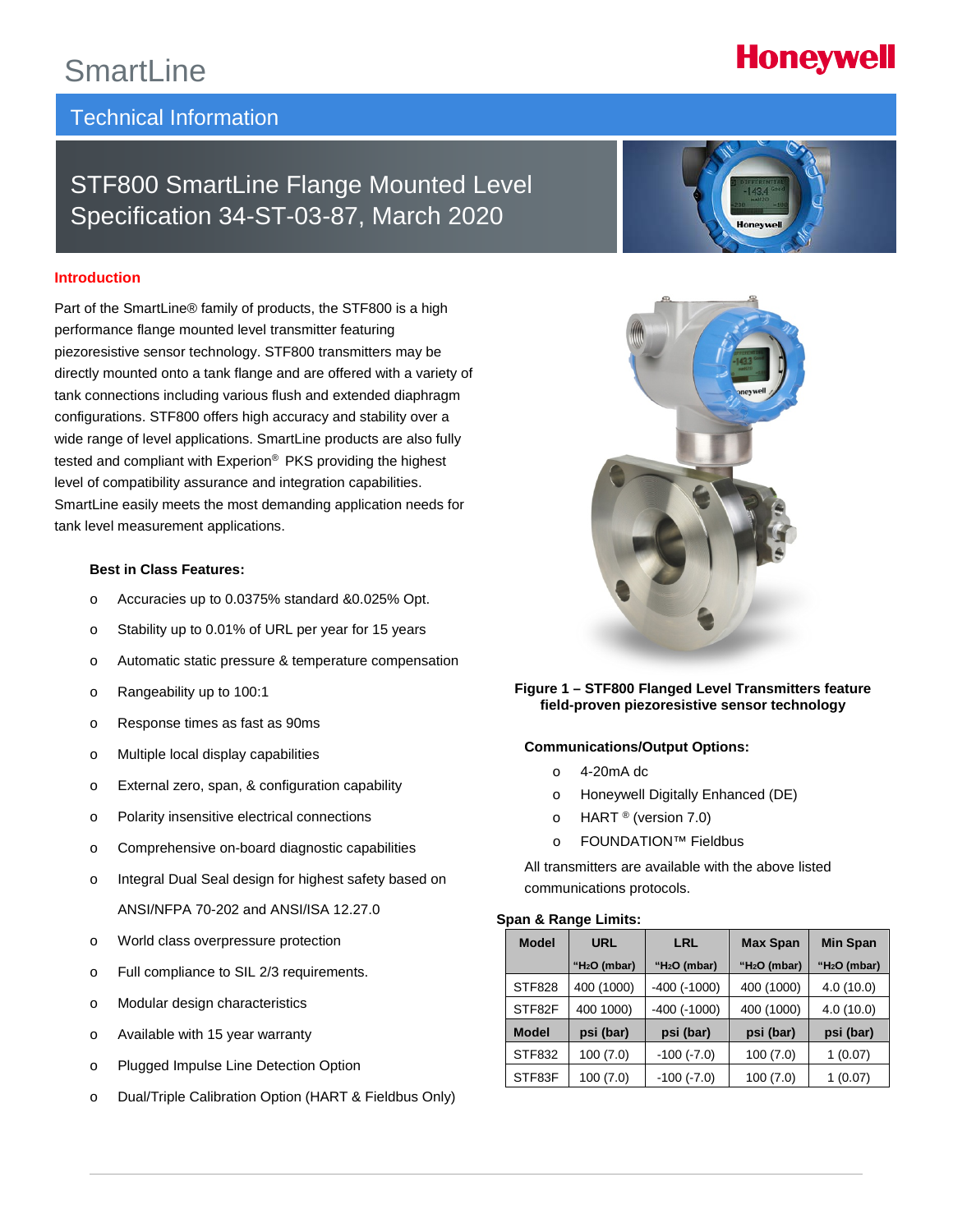#### **Description**

The SmartLine transmitters are designed around a high performance piezo-resistive sensor. This one sensor actually integrates multiple sensors linking process pressure measurement with on-board static pressure (DP & Level Models) and temperature compensation measurements resulting in the best total performance available. This level of performance allows the ST 800 to replace virtually any competitive transmitter available today.

#### **Unique Indication/Display Options**

The ST 800 modular design accommodates a basic alphanumeric LCD display or a unique advanced graphics LCD display with many unparalleled features.

#### **Basic Alphanumeric LCD Display Features**

- o Modular (may be added or removed in the field)
- o 0, 90,180, & 270 degree position adjustments
- o Configurable (HART only) and standard (Pa, KPa, MPa, KGcm2, Torr, ATM, inH<sub>2</sub>O, mH<sub>2</sub>O, bar, mbar, inH<sub>2</sub>O, inHG, FTH2O, mmH2O, mm HG, & psi) measurement units
- o 2 Lines 16 Characters (4.13H x 1.83W mm)
- o Square root output indication  $(\sqrt{)}$

#### **Advanced Graphics LCD Display Features**

- o Modular (may be added or removed in the field)
- o 0, 90, 180, & 270 degree position adjustments
- o Standard and custom measurement units available.
- o Up to eight display screens with 3 formats are possible (Large PV with Bar Graph or PV with Trend Graph)
- o Configurable screen rotation timing (1 to 30 sec)
- o Display Square Root capabilities may be set separately from the 4-20mA dc output signal
- o Unique "Health Watch" indication provides instant visibility of diagnostics
- o Multiple language capability. (EN, DE, FR, IT, ES, RU, TR, CN, JP)

#### **Diagnostics**

SmartLine transmitters all offer digitally accessible diagnostics which aid in providing advanced warning of possible failure events minimizing unplanned shutdowns, providing **lower overall operational costs**

#### **Configuration Tools**

#### **Integral Three Button Configuration Option**

Suitable for all electrical and environmental requirements, SmartLine offer the ability to configure the transmitter and display via three externally accessible buttons when either display option is selected. Zero/span capabilities are also optionally available via these buttons with or without selection of a display option.

#### **Hand Held Configuration**

SmartLine transmitters feature two-way communication and configuration capability between the operator and the transmitter. This is accomplished via Honeywell's field-rated Multiple Communication Configurator (MCT404).

The MCT404 is capable of field configuring DE and HART Devices and can also be ordered for use in intrinsically safe environments. All Honeywell transmitters are designed and tested for compliance with the offered communication protocols and are designed to operate with any properly validated hand held configuration device.

#### **Personal Computer Configuration**

Honeywell's SCT 3000 Configuration Toolkit provides an easy way to configure Digitally Enhanced (DE) instruments using a personal computer as the configuration interface. Field Device Manager (FDM) Software and FDM Express are also available for managing HART & Fieldbus device configurations.

#### **System Integration**

- o SmartLine communications protocols all meet the most current published standards for HART/DE/Fieldbus.
- o Integration with Honeywell's Experion PKS offers the following unique advantages.
	- o Transmitter messaging
	- o Maintenance mode indication
	- o Tamper reporting
	- o FDM Plant Area Views with Health summaries
	- o All ST 800 units are Experion tested to provide the highest level of compatibility assurance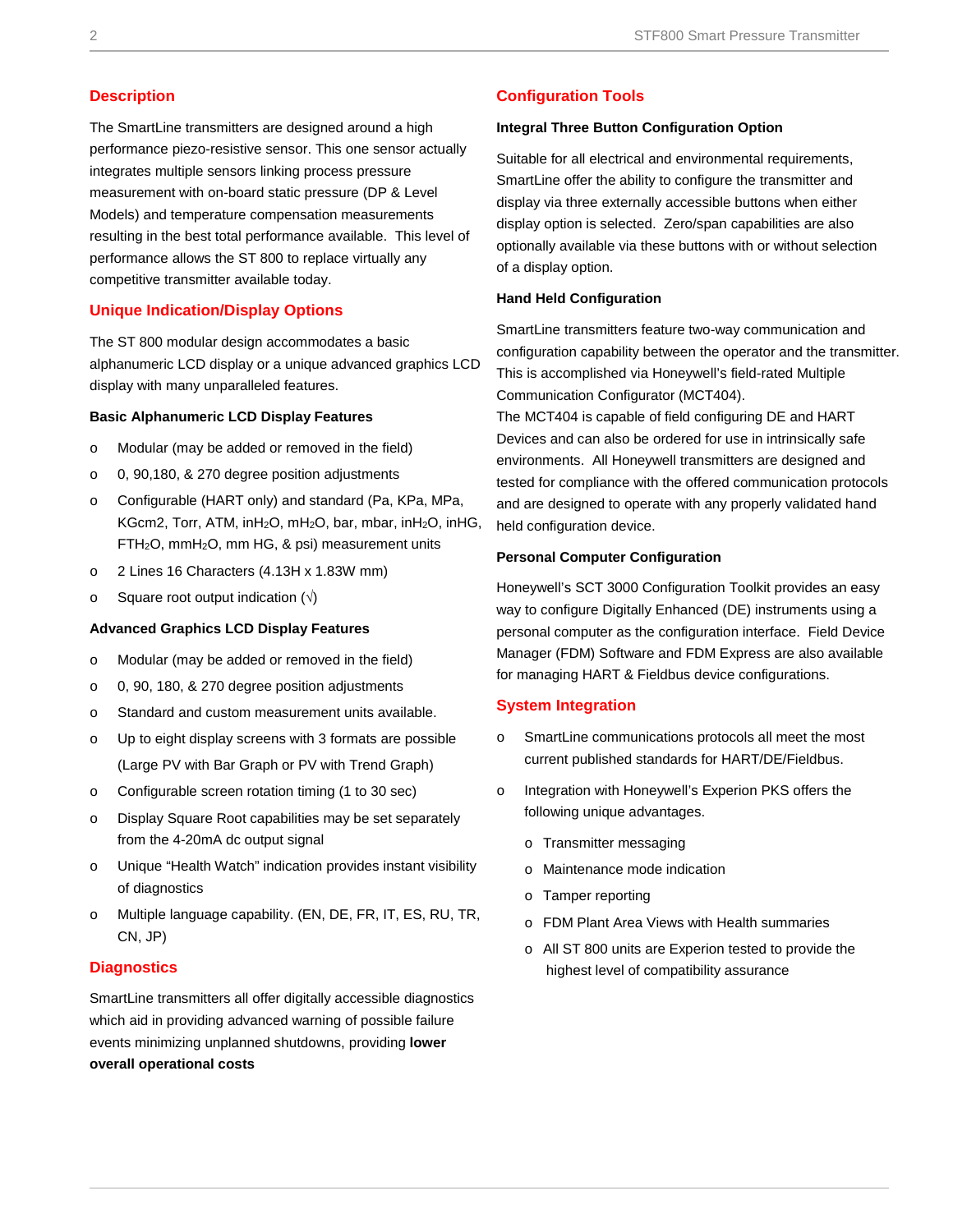#### **Modular Design**

To help contain maintenance & inventory costs, all ST 800 transmitters are modular in design supporting the user's ability to replace meter bodies, add indicators or change electronic modules without affecting overall performance or approval body certifications. Each meter body is uniquely characterized to provide in-tolerance performance over a wide range of application variations in temperature and pressure and due to the Honeywell advanced interface, electronic modules may be swapped with any electronics module without losing in-tolerance performance characteristics.

#### **Modular Features**

- o Meter body replacement
- o Exchange/replace electronics/comms modules\*
- o Add or remove integral indicators\*
- o Add or remove lightning protection (terminal connection)\*

\* Field replaceable in all electrical environments (including IS) except flameproof without violating agency approvals.

With no performance effects, Honeywell's unique modularity results in *lower inventory needs and lower overall operating costs.*

#### **Plugged Impulse Line Detection:**

STF800 models are offered with a PILD option which provides indication of a plugged impulse line or process connection. When used in conjunction with a basic or advanced display, a non-critical diagnostic indication appears on the integral display. For units without an integral display, an indication can be seen via the host or hand held device when HART Protocol is utilized.

#### **Dual/Triple Calibration:**

STF800 models are optionally offered with multiple calibrations. In lieu of a standard factory calibration, units can be supplied with 1, 2, or 3 customer specified calibrations. These calibrations are stored in the meter body and provide users with factory calibrated performance at up to three different calibrated ranges. This increases application flexibility without requiring any costly recalibration or additional inventory.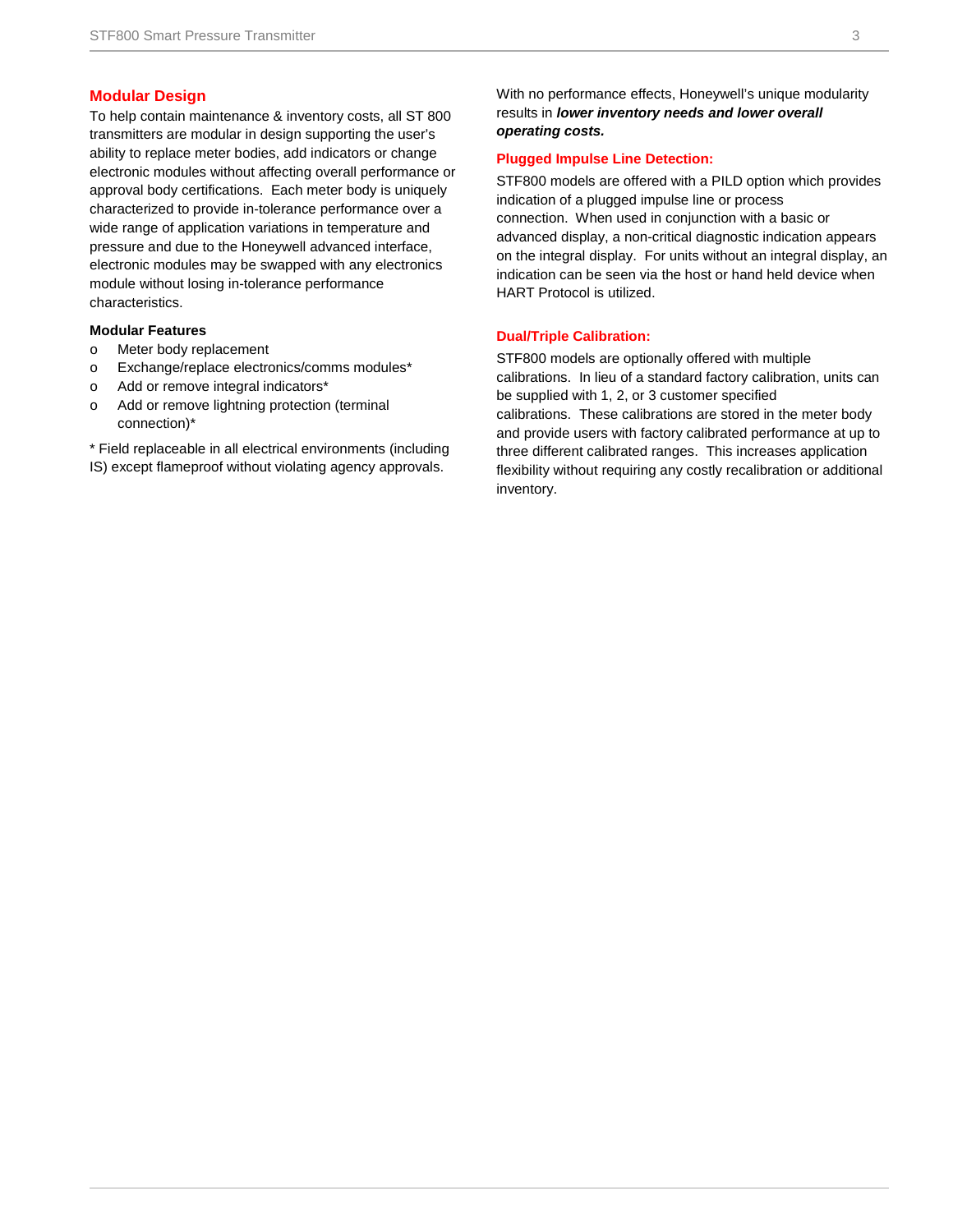#### **Performance Specifications**

**Reference Accuracy** (conformance to +/-3 Sigma)

|               | Table 1                           |                                             |                         |                                          |                                        |                                                                                 |  |  |
|---------------|-----------------------------------|---------------------------------------------|-------------------------|------------------------------------------|----------------------------------------|---------------------------------------------------------------------------------|--|--|
| <b>Model</b>  | <b>URL</b>                        | <b>LRL</b>                                  | Min Span                | <b>Maximum</b><br><b>Turndown Ratiol</b> | Stability (%URL/<br>Year for 15 years) | Reference Accuracy <sup>1</sup><br>$(% \mathbf{S}^{\prime}\mathbf{A})$ (% Span) |  |  |
| <b>STF828</b> | 400 in $H_2O/$<br>1000mbar        | $-400$ in H <sub>2</sub> O/<br>$-1000$ mbar | 4 in $H2O/$<br>10.0mbar | 100:1                                    | 0.01%                                  | 0.0375% /0.025%                                                                 |  |  |
| STF82F        | 400 in $H_2O/$<br>1000mbar        | -400in $H2O$<br>$-1000$ mbar                | 4 in $H2O/$<br>10.0mbar | 100:1                                    |                                        | 0.0375% /0.025%                                                                 |  |  |
| STF832        | 100 psi $/$<br>7.0 <sub>bar</sub> | $-100$ psi/<br>$-7.0$ bar                   | 1 psi/<br>$0.07$ bar    | 100:1                                    | 0.025%                                 | 0.05% /0.0325%                                                                  |  |  |
| STF83F        | $100$ psi $/$<br>7.0 bar          | $-100$ psi/<br>$-7.0$ bar                   | psi/<br>$0.07$ bar      | 100:1                                    |                                        | 0.05% /0.0325%                                                                  |  |  |

Zero and span may be set anywhere within listed (URL/LRL) range limits

#### **Accuracy at specified Span, Temperature and Static Pressure** (conformance to +/-3)

#### **Table 2**

|                             |               |                                    | Accuracy <sup>1,2</sup><br>(% of Span) |        |                                                                 | <b>Temperature Effect</b><br>$(*$ Span/50 $^{\circ}$ F) |                    | <b>Static Line Pressure</b><br>Effect<br>(% Span/300psi)                                                                                                          |                      |       |
|-----------------------------|---------------|------------------------------------|----------------------------------------|--------|-----------------------------------------------------------------|---------------------------------------------------------|--------------------|-------------------------------------------------------------------------------------------------------------------------------------------------------------------|----------------------|-------|
|                             | <b>Model</b>  | <b>URL</b>                         | <b>For Spans</b><br>below              | A      | в                                                               | C<br>"H <sup>2</sup> O/mbar                             | D                  | Е                                                                                                                                                                 | F                    | G     |
|                             | <b>STF828</b> | 400 in H <sub>2</sub> O / 1000mbar | 16:1                                   | 0.0125 | 0.025                                                           | 25/62.5                                                 | 0.210              | 0.040                                                                                                                                                             | 0.095                | 0.010 |
|                             | STF82F        | 400 in H <sub>2</sub> O / 1000mbar |                                        |        |                                                                 |                                                         | 0.025              | 0.007                                                                                                                                                             | 0.025                | 0.005 |
| <b>Standard</b><br>Accuracy | Model         | <b>URL</b>                         | <b>For Spans</b><br>below              | Α      | в                                                               | C<br>psid/bar                                           | D                  | Е                                                                                                                                                                 | F                    | G     |
|                             | STF832        | 100 psi / 7.0 bar                  | 6.67:1                                 | 0.0125 | 0.0375                                                          | 15/1.03                                                 | 0.075              | 0.050                                                                                                                                                             | 0.095                | 0.010 |
|                             | STF83F        | 100 psi / 7.0 bar                  |                                        |        |                                                                 |                                                         | 0.025              | 0.004                                                                                                                                                             | 0.026                | 0.004 |
|                             | Model         | <b>URL</b>                         | <b>For Spans</b><br>below              | Α      | в                                                               | C<br>"H <sup>2</sup> O/mbar                             | D                  | Е                                                                                                                                                                 | F                    | G     |
|                             | <b>STF828</b> | 400 in H <sub>2</sub> O / 1000mbar | 16:1                                   | 0.0125 | 0.0125                                                          | 25/62.5                                                 | 0.210              | 0.040                                                                                                                                                             | 0.095                | 0.010 |
|                             | STF82F        | 400 in H <sub>2</sub> O / 1000mbar |                                        |        |                                                                 |                                                         | 0.025              | 0.007                                                                                                                                                             | 0.025                | 0.005 |
| High Accuracy<br>Option     | <b>Model</b>  | <b>URL</b>                         | <b>For Spans</b><br>below              | Α      | в                                                               | C<br>psid/bar                                           | D                  | Е                                                                                                                                                                 | F                    | G     |
|                             | STF832        | 100 psi / 7.0 bar                  | 6.67:1                                 | 0.0125 | 0.0200                                                          | 15/1.03                                                 | 0.075              | 0.050                                                                                                                                                             | 0.095                | 0.010 |
|                             | STF83F        | 100 psi / 7.0 bar                  |                                        |        |                                                                 |                                                         | 0.025              | 0.004                                                                                                                                                             | 0.026                | 0.004 |
|                             |               |                                    | <b>Turn Down Effect</b>                |        |                                                                 |                                                         | <b>Temp Effect</b> |                                                                                                                                                                   | <b>Static Effect</b> |       |
|                             |               |                                    |                                        |        | $\pm \left[ A + B \left( \frac{C}{\text{Span}} \right) \right]$ |                                                         |                    | $\pm \left[D + \mathsf{E}\left(\frac{\mathsf{URL}}{\mathsf{Span}}\right)\right] = \pm \left[F + \mathsf{G}\left(\frac{\mathsf{URL}}{\mathsf{Span}}\right)\right]$ |                      |       |

#### Total Performance =  $+/-$ **(Temp Effect) 2 + (Static Line Pressure Effect) 2**

#### **Total Performance (% of Span):**

**Standard Accuracy Total Performance Examples:** (5:1 Turndown, up to 50 °F shift & up to 300 psi Static Pressure)

**STF828 @ 80" H2O:** 0.436% of span **STF832 @ 20 psi:** 0.359 % of span

**STF82F @ 80" H2O:** 0.087% of span **STF83F@ 20 psi:** 0.081 % of span

 $\sqrt{2}$  **Accuracy**)<sup>2</sup> +

#### **Typical Calibration Frequency:**

Calibration verification is recommended every four (4) years

#### **Notes:**

1. Terminal Based Accuracy – Includes effects of linearity, hysteresis and repeatability. Analog output adds 0.005% of span

2. For zero based spans and reference conditions of 25°C, 0 psig static pressure, 10 to 55% RH.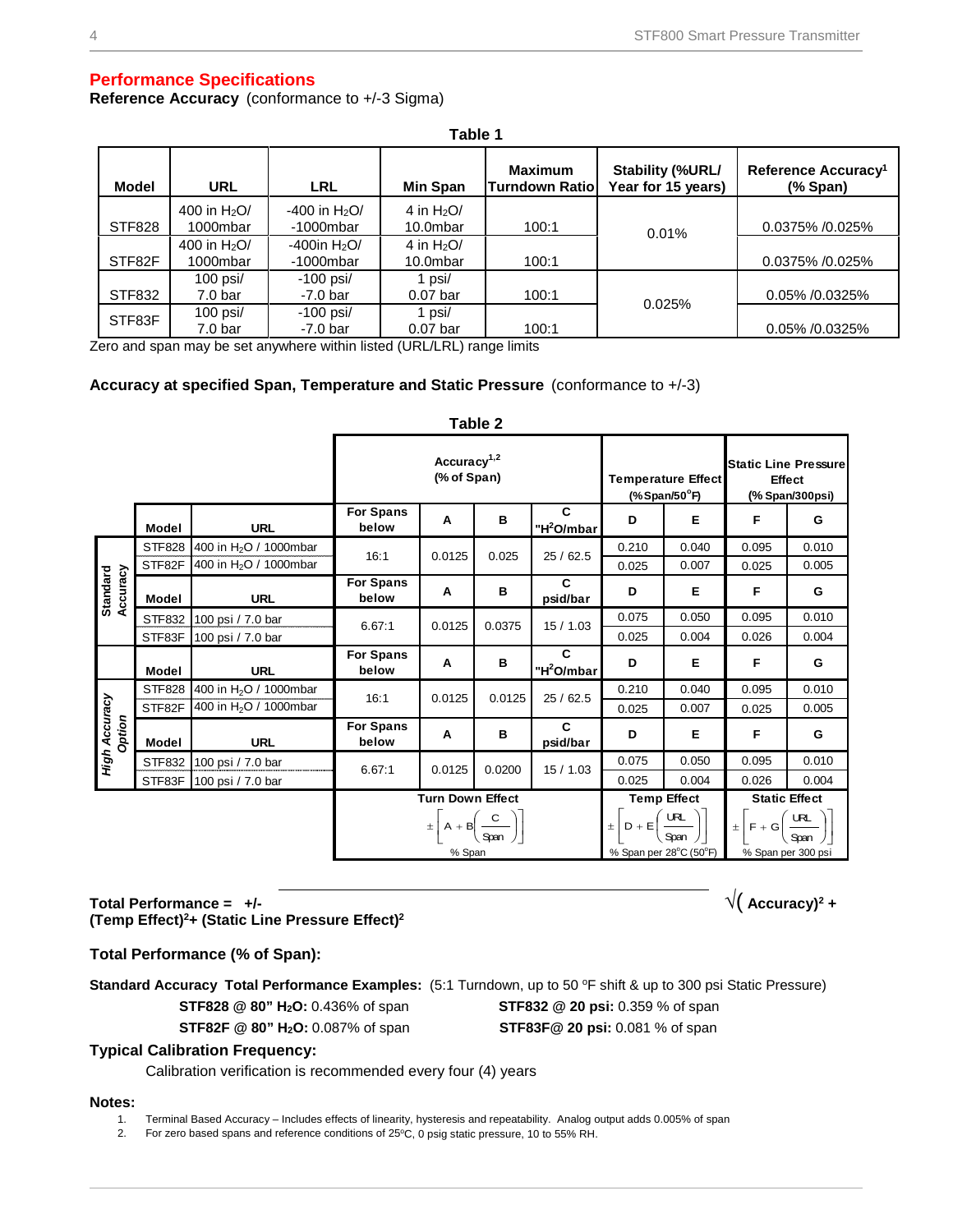### **Operating Conditions – All Models**

| <b>Parameter</b>                                                                                      | Reference<br><b>Condition</b> |                                        |                           | <b>Rated Condition</b>                                       |                 | <b>Operative Limits</b>                               |              | <b>Transportation</b><br>and Storage |  |
|-------------------------------------------------------------------------------------------------------|-------------------------------|----------------------------------------|---------------------------|--------------------------------------------------------------|-----------------|-------------------------------------------------------|--------------|--------------------------------------|--|
|                                                                                                       | °C                            | °F                                     | °C                        | °F                                                           | °C              | °F                                                    | °C           | °F                                   |  |
| Ambient Temperature <sup>1</sup>                                                                      | $25 + 1$                      | $77+2$                                 | $-40$ to 85               | $-40$ to 185                                                 | $-40$ to 85     | $-40$ to 185                                          | -55 to 120   | $-67$ to 248                         |  |
| Meter Body Temperature <sup>2</sup>                                                                   | $25 + 1$                      | $77+2$                                 | $-40$ to 110 <sup>*</sup> | $-40$ to 230 <sup>*</sup>                                    | $-40$ to 125    | $-40$ to 257                                          | $-55$ to 120 | $-67$ to $248$                       |  |
| <b>Process Interface Temp.</b><br>STF828, STF832 only                                                 | $25 + 1$                      | $77+2$                                 | $-40$ to 110 <sup>1</sup> | $-40$ to $2301$                                              | $-40$ to $1752$ | $-40$ to 350 <sup>2</sup> $\left  -55 \right $ to 125 |              | $-67$ to 257                         |  |
| %RH<br>Humidity                                                                                       |                               | 10 to 55                               |                           | 0 to $100$                                                   |                 | 0 to $100$                                            |              | 0 to 100                             |  |
| <b>Minimum Pressure</b><br>mmHq absolute<br>atmospheric<br>inH <sub>2</sub> O absolute<br>atmospheric |                               | 25<br>13                               |                           | 2 (short term <sup>3</sup> )<br>1 (short term <sup>3</sup> ) |                 |                                                       |              |                                      |  |
| <b>Supply Voltage</b>                                                                                 | 10.8 to 42.4 Vdc at terminals |                                        |                           |                                                              |                 |                                                       |              |                                      |  |
| <b>Load Resistance</b>                                                                                |                               | 0 to 1,440 ohms (as shown in Figure 2) |                           |                                                              |                 |                                                       |              |                                      |  |

<sup>1</sup> Silicone 704 minimum temperature rating is 0°C (32°F). NEOBEE M-20 minimum temperature rating is -15°C (5°F).

NEOBEE<sup>®</sup> is a registered trademark of Stepan Company

**<sup>2</sup>** For CTFE fill fluid, the maximum temperature rating is 150°C (300°F)

**<sup>3</sup>**Short term equals 2 hours at 70°C (158 °F)

#### **Maximum Allowable Working Pressure (MAWP) 5, 6**

(ST 800 products are rated to Maximum Allowable Working Pressure. MAWP depends on Approval Agency and transmitter materials of construction.)

| <b>STF828 &amp; STF832</b>                     | <b>Flange</b><br><b>Material</b> | <b>Ambient Temperature</b><br>$-29$ to $38^{\circ}$ C<br>[-20 to 100°F] | <b>Max Meterbody</b><br><b>Temperature</b><br>125°C [257°F] | <b>Process Interface</b><br><b>Temperature</b><br>175°C [350°F] |
|------------------------------------------------|----------------------------------|-------------------------------------------------------------------------|-------------------------------------------------------------|-----------------------------------------------------------------|
| ANSI Class 150                                 | Carbon Steel                     | 285 [19.6]                                                              | 245 [16.9]                                                  | 215 [14.8]                                                      |
| psi [ bar]                                     | 304 S.S.                         | 275 [19.0]                                                              | 218 [15.0]                                                  | 198 [13.7]                                                      |
|                                                | 316 S.S.                         | 275 [19.0]                                                              | 225 [15.5]                                                  | 205 [14.1]                                                      |
| ANSI Class 300                                 | Carbon Steel                     | 740 [51.0]                                                              | 668 [46.0]                                                  | 645 [44.5]                                                      |
| psi [bar]                                      | 304 S.S.                         | 720 [49.6]                                                              | 570 [39.3]                                                  | 518 [35.7]                                                      |
|                                                | 316 S.S.                         | 720 [49.6]                                                              | 590 [40.7]                                                  | 538 [37.1]                                                      |
| DN PN40                                        | Carbon Steel                     | 580 [40.0] 4                                                            | 574 [39.6]                                                  | 559 [38.5]                                                      |
| psi [bar]                                      | 304 S.S.                         | 534 [36.8] 4                                                            | 419 [28.9]                                                  | 385 [26.5]                                                      |
|                                                | 316 S.S.                         | 534 [36.8] 4                                                            | 434 [29.9]                                                  | 399 [27.5]                                                      |
| STF82F & STF83F<br>ANSI Class 150 psi<br>[bar] | 316L Stainless<br>Steel          | 230 [15.9]                                                              | 185 [12.8]                                                  | No rating at this temp                                          |

<sup>4</sup> Ambient Temperature for DN PN40 is –10 to 50°C [14 to 122 F]

5 MAWP applies for temperature range -40 to 125°C. However, Static Pressure Limit is de-rated to 3,000 psi from -26°C to -40°C.

Use of graphite o-rings de-rates transmitter to 3,625 psi. Use of adaptor with graphite o-rings de-rates transmitter to 3,000 psi.

<sup>6</sup> Consult factory for MAWP of ST 800 transmitters with CSA approval.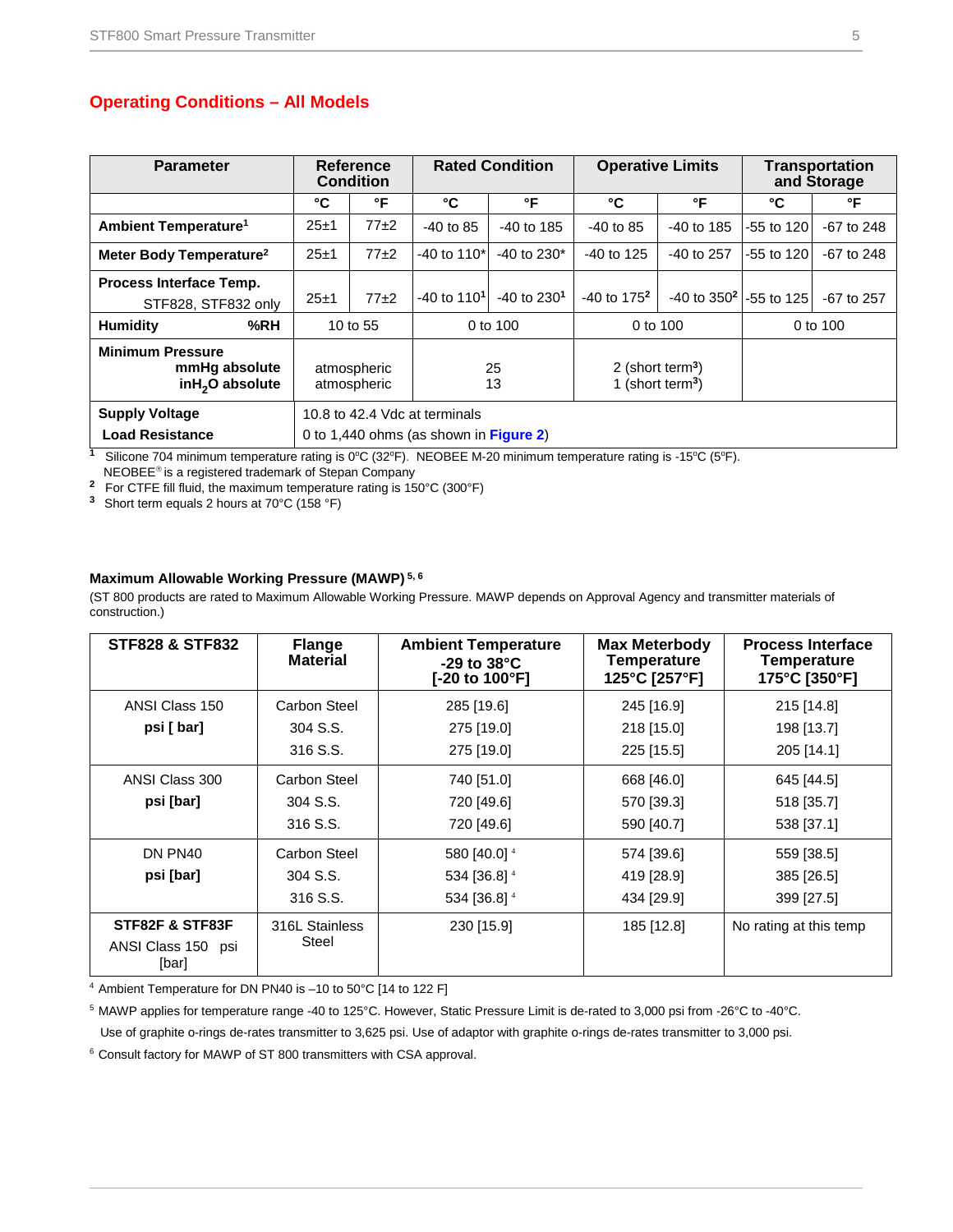





#### <span id="page-5-0"></span>**Performance Under Rated Conditions – All Models**

| <b>Parameter</b>                                                         | <b>Description</b>                                          |                                                                          |                                                                                  |                                                                                                       |  |  |
|--------------------------------------------------------------------------|-------------------------------------------------------------|--------------------------------------------------------------------------|----------------------------------------------------------------------------------|-------------------------------------------------------------------------------------------------------|--|--|
| <b>Analog Output</b>                                                     |                                                             | Two-wire, 4 to 20 mA (HART & DE Transmitters only)                       |                                                                                  |                                                                                                       |  |  |
| <b>Digital Communications:</b>                                           |                                                             | Honeywell DE, HART 7 protocol or FOUNDATION Fieldbus ITK 6.0.1 compliant |                                                                                  |                                                                                                       |  |  |
|                                                                          |                                                             |                                                                          | All transmitters, irrespective of protocol have polarity insensitive connection. |                                                                                                       |  |  |
| <b>HART &amp; DE Output Failure Modes</b>                                |                                                             |                                                                          | <b>Honeywell Standard:</b>                                                       | <b>NAMUR NE 43 Compliance:</b>                                                                        |  |  |
| (NAMUR for DE Units requires                                             | <b>Normal Limits:</b>                                       |                                                                          | $3.8 - 20.8$ mA                                                                  | $3.8 - 20.5$ mA                                                                                       |  |  |
| selecting display and configuration<br>buttons or factory configuration) | <b>Failure Mode:</b>                                        |                                                                          | ≤ 3.6 mA and $≥$ 21.0 mA                                                         | $\leq$ 3.6 mA and $\geq$ 21.0 mA                                                                      |  |  |
| <b>Supply Voltage Effect</b>                                             | 0.005% span per volt.                                       |                                                                          |                                                                                  |                                                                                                       |  |  |
| <b>Transmitter Turn on Time</b><br>(includes power up & test algorithms) | HART or DE: 2.5 sec.<br>Foundation Fieldbus: Host dependant |                                                                          |                                                                                  |                                                                                                       |  |  |
| <b>Response Time</b>                                                     | <b>DE/HART Analog Output</b>                                |                                                                          |                                                                                  | <b>FOUNDATION Fieldbus</b>                                                                            |  |  |
| (delay + time constant)                                                  | 90 <sub>m</sub> S                                           |                                                                          |                                                                                  | 150mS (Host Dependant)                                                                                |  |  |
| <b>Damping Time Constant</b>                                             |                                                             |                                                                          |                                                                                  | <b>HART:</b> Adjustable from 0 to 32 seconds in 0.1 increments. Default: 0.50 seconds                 |  |  |
|                                                                          |                                                             |                                                                          |                                                                                  | <b>DE:</b> Discrete values 0, .16, .32, .48, 1, 2, 4, 8, 16, 32 seconds. <b>Default:</b> 0.48 seconds |  |  |
| <b>Vibration Effect</b>                                                  | Less than $+/-$ 0.1% of URL w/o damping                     |                                                                          |                                                                                  |                                                                                                       |  |  |
|                                                                          | acceleration)                                               |                                                                          |                                                                                  | Per IEC60770-1 field or pipeline, high vibration level (10-2000Hz: 0.21 displacement/3g max           |  |  |
| <b>Electromagnetic Compatibility</b>                                     | IEC 61326-3-1                                               |                                                                          |                                                                                  |                                                                                                       |  |  |
| <b>Lightning Protection Option</b>                                       | Leakage Current: 10uA max @ 42.4VDC 93C<br>Impulse rating:  | 8/20uS<br>10/1000uS                                                      | 5000A (>10 strikes)<br>200A (> 300 strikes)                                      | 10000A (1 strike min.)                                                                                |  |  |
|                                                                          |                                                             |                                                                          |                                                                                  |                                                                                                       |  |  |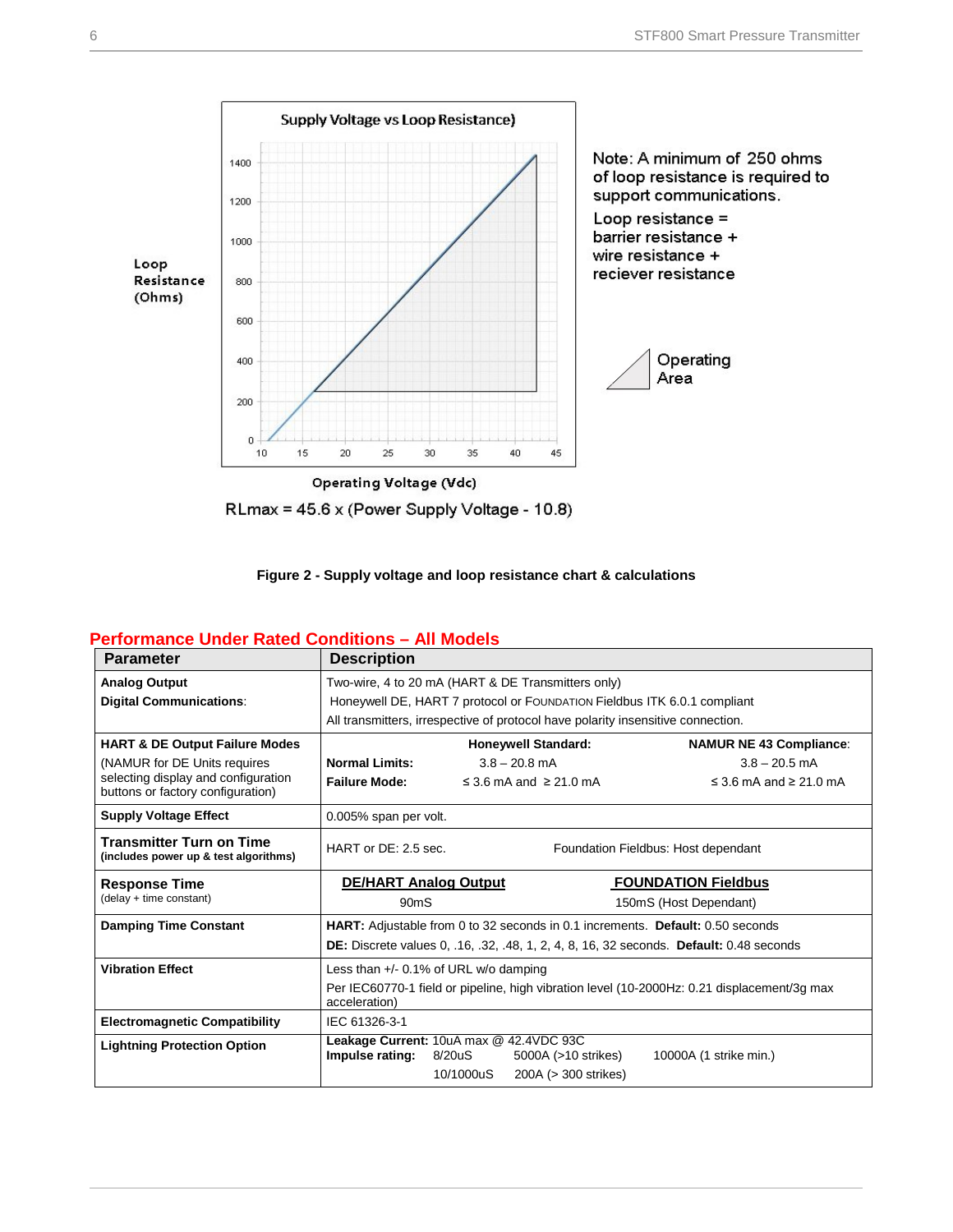#### **Materials Specifications** (see model selection guide for availability/restrictions with various models)

| <b>Parameter</b>                                   | <b>Description</b>                                                                                                                                                                                                                                                                         |
|----------------------------------------------------|--------------------------------------------------------------------------------------------------------------------------------------------------------------------------------------------------------------------------------------------------------------------------------------------|
| <b>Barrier Diaphragms Material</b>                 | 316L SS, Hastelloy <sup>®</sup> C-276 <sup>2</sup> , Monel <sup>®</sup> 400 <sup>**3</sup>                                                                                                                                                                                                 |
| <b>Process Head Material</b>                       | 316 SS <sup>4</sup> , Carbon Steel (Zinc-plated) <sup>5</sup> , Hastelloy C-276 <sup>*6</sup> , Monel 400 <sup>**7</sup>                                                                                                                                                                   |
| Vent/Drain Valves & Plugs <sup>1</sup>             | 316 SS <sup>4</sup> , Hastelloy C-276 <sup>2</sup> , Monel 400 <sup>7</sup>                                                                                                                                                                                                                |
| <b>Gasket Ring Material (Wetted)</b>               | 316/316L SS, Hastelloy® C-276 <sup>*2</sup> , Monel®400**3                                                                                                                                                                                                                                 |
| <b>Extension Tube Material</b>                     | 316 SS <sup>4</sup>                                                                                                                                                                                                                                                                        |
| <b>Head Gaskets</b>                                | Glass-filled PTFE standard. Viton® and graphite are optional.                                                                                                                                                                                                                              |
| <b>Meter Body Bolting</b>                          | Carbon Steel (Zinc plated) standard. Options include 316 SS, NACE A286 SS bolts, Monel K500,<br>Super Duplex and B7M.                                                                                                                                                                      |
| <b>Optional Adapter Flange and</b><br><b>Bolts</b> | Adapter Flange materials include 316 SS <sup>4</sup> , Hastelloy C-276 <sup>6</sup> and Monel 400 <sup>7</sup> . Bolt material for<br>flanges is dependent on process head bolts material chosen. Standard adaptor seal material is<br>glass-filled PTFE. Viton and graphite are optional. |
| <b>Mounting Flange</b>                             | <b>Flush or Extended Diaphragm:</b>                                                                                                                                                                                                                                                        |
| <b>STF828, STF832</b>                              | Zinc Chromate plated Carbon Steel <sup>5</sup> , 304 SS, or 316 SS <sup>4</sup> .                                                                                                                                                                                                          |
| STF82F, STF83F                                     | 316L SS (NOTE: Mounting Flange is process wetted.)                                                                                                                                                                                                                                         |
| <b>Fill Fluid</b>                                  | Silicone 200, CTFE, NEOBEE M-20 or Silicone 704.                                                                                                                                                                                                                                           |
| <b>Electronic Housing</b>                          | Pure Polyester Powder Coated Low Copper (<0.4%)-Aluminum. Meets NEMA 4X, IP66, & P67.<br>All stainless steel housing is optional.                                                                                                                                                          |
| <b>Mounting</b>                                    | See Figure 3 for typical flange mounting arrangement.                                                                                                                                                                                                                                      |
| <b>Process Connections</b>                         |                                                                                                                                                                                                                                                                                            |
| All Models                                         | <b>Process Head:</b> 1/4-inch NPT; 1/2-inch NPT with adapter and DIN, standard options.                                                                                                                                                                                                    |
| <b>STF828, STF832</b>                              | Flange: 2, 3 or 4-inch Class 150 or 300 ANSI; DN50-PN40, DN80-PN40 or DN100-<br>PN40 DIN flange.                                                                                                                                                                                           |
|                                                    | Extended Diaphragm: 2, 4, or 6 inches (50, 101, 152 mm) long.                                                                                                                                                                                                                              |
| STF82F, STF83F                                     | 2 or 3-inch, Class 150 ANSI flange.                                                                                                                                                                                                                                                        |
| Wiring                                             | Accepts up to 16 AWG (1.5 mm diameter).                                                                                                                                                                                                                                                    |
| <b>Dimensions</b>                                  | See Figure 4, Figure 5 & Figure 6                                                                                                                                                                                                                                                          |
| <b>Net Weight</b>                                  | STF82F, STF83F:14-19 pounds (6.4 - 8.7Kg) with Aluminum Housing                                                                                                                                                                                                                            |
|                                                    | STF828, STF832: 18-32 pounds (8.2 - 14.5Kg) with Aluminum Housing                                                                                                                                                                                                                          |

 $1$  Vent/Drains are sealed with Teflon®  $2$  Hastelloy C-276 or UNS N10276

 $3$  Monel 400 or UNS N04400

Supplied as 316 SS or as Grade CF8M, the casting equivalent of 316 SS.

<sup>5</sup> Carbon Steel heads are zinc-plated and not recommended for water service due to hydrogen migration. For that service, use 316 stainless steel wetted Process Heads.

Freedoct Hastelloy C-276 or UNS N10276. Supplied as indicated or as Grade CW12MW, the casting equivalent of Hastelloy C-276

Monel 400 or UNS N04400. Supplied as indicated or as Grade M30C, the casting equivalent of Monel 400

\* Flush design only.

\*\*Flush or pseudo flange design.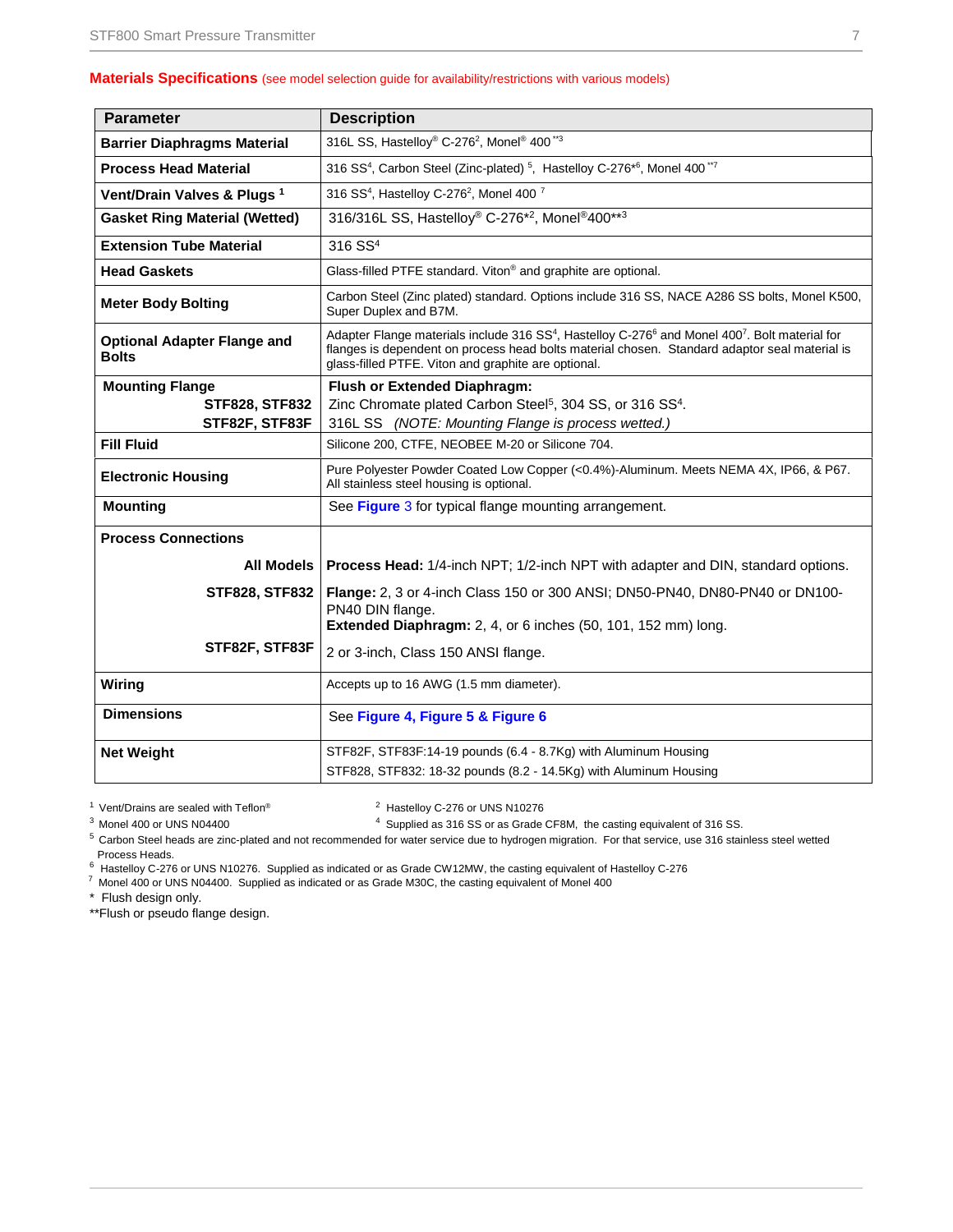### **Communications Protocols & Diagnostics**

#### **HART Protocol**

**Version:** HART 7

#### **Power Supply**

Voltage: 10.8 to 42.4Vdc at terminals Load: Maximum 1440 ohms See **[Figure 2](#page-5-0)** Minimum Load: 0 ohms. (For handheld communications a minimum load of 250 ohms is required)

#### **Foundation Fieldbus (FF)**

#### **Power Supply Requirements**

Voltage: 9.0 to 32.0Vdc at terminals Steady State Current: 17.6mAdc Software Download Current: 27.4mAdc

#### **Available Function Blocks**

| <b>Block Type</b>  | Qty  | <b>Execution Time</b> |
|--------------------|------|-----------------------|
| Resource           | 1    | n/a                   |
| Transducer         | 1    | n/a                   |
| Diagnostic         | 1    | n/a                   |
| Analog Input       | $1*$ | 30 <sub>ms</sub>      |
| PID w/Autotune     | 1    | 45 ms                 |
| Integrator         | 1    | 30 <sub>ms</sub>      |
| Signal Char (SC)   | 1    | 30 ms                 |
| <b>LCD Display</b> | 1    | n/a                   |
| <b>Flow Block</b>  | 1    | 30 <sub>ms</sub>      |
| Input Selector     | 1    | 30 ms                 |
| Arithmetic         |      | 30 ms                 |

\* AI block may have two (2) additional instantiations.

All available function blocks adhere to FOUNDATION Fieldbus standards. PID blocks support ideal & robust PID algorithms with full implementation of Auto-tuning.

#### **Link Active Scheduler**

Transmitters can perform as a backup Link Active Scheduler and take over when the host is disconnected. Acting as a LAS, the device ensures scheduled data transfers typically used for the regular, cyclic transfer of control loop data between devices on the Fieldbus.

#### **Number of Devices/Segment**

Entity IS model: 6 devices/segment

#### **Schedule Entries**

18 maximum schedule entries

**Number of VCR's:** 24 max

**Compliance Testing:** Tested according to ITK 6.0.1 **Software Download**

Utilizes Class-3 of the Common Software Download procedure as per FF-883 which allows the field devices of any manufacturer to receive software upgrades from any host.

#### **Honeywell Digitally Enhanced (DE)**

DE is a Honeywell proprietary protocol which provides digital communications between Honeywell DE enabled field devices and Hosts.

#### **Power Supply**

Voltage: 10.8 to 42.4Vdc at terminals Load: Maximum 1440 ohms See **[Figure 2.](#page-5-0)**

#### **Standard Diagnostics**

ST 800 top level diagnostics are reported as either critical or non-critical and readable via the DD/DTM tools or integral display as shown below.

| <b>Critical Diagnostics</b>    |                          |                          |
|--------------------------------|--------------------------|--------------------------|
| <b>HART DD/DTM tools</b>       | <b>Advanced Display</b>  | <b>Basic Display</b>     |
| Electronic Module DAC Failure  | Electronics Module fault | Electronics Module fault |
| Meter Body NVM Corrupt         | Meterbody fault          | Meterbody fault          |
| Config Data Corrupt            | Electronics Module fault | Electronics Module fault |
| Electronic Module Diag Failure | Electronics Module fault | Electronics Module fault |
| Meter Body Critical Failure    | Meterbody fault          | Meterbody fault          |
| Sensor Comm Timeout            | Meterbody Comm fault     | Meterbody Comm fault     |

| <b>Non-Critical Diagnostics</b>              |                                                                        |                      |  |  |  |  |
|----------------------------------------------|------------------------------------------------------------------------|----------------------|--|--|--|--|
| <b>HART DD/DTM tools</b>                     | <b>Advanced Display</b>                                                | <b>Basic Display</b> |  |  |  |  |
| Display Failure                              | n/a                                                                    | n/a                  |  |  |  |  |
| Electronic Module Comm<br>Failure            | n/a                                                                    | n/a                  |  |  |  |  |
| Meter Body Excess Correct                    | Zero Correct (OK or<br>EXCESSIVE)<br>Span Correct (OK or<br>EXCESSIVE) | n/a                  |  |  |  |  |
| Sensor Over Temperature                      | Meterbody Temp (OK, OVER<br>TEMP)                                      | n/a                  |  |  |  |  |
| Fixed Current Mode                           | Analog Out mode (Fixed or<br>Normal)                                   | n/a                  |  |  |  |  |
| PV Out of Range                              | Primary PV (OK or<br>OVERLOAD)                                         | n/a                  |  |  |  |  |
| No Factory Calibration                       | Factory Cal (OK, NO<br>FACTORY CAL)                                    | n/a                  |  |  |  |  |
| No DAC Compensation                          | DAC Temp Comp (OK, NO<br>COMPENSATION)                                 | n/a                  |  |  |  |  |
| LRV Set Error - Zero Config<br><b>Button</b> | n/a                                                                    | n/a                  |  |  |  |  |
| URV Set Error - Span Config<br>Button        | n/a                                                                    | n/a                  |  |  |  |  |
| AO Out of Range                              | n/a                                                                    | n/a                  |  |  |  |  |
| Loop Current Noise                           | n/a                                                                    | n/a                  |  |  |  |  |
| Meter Body Unreliable Comm                   | Meterbody Comm (OK,<br><b>SUSPECT)</b>                                 | n/a                  |  |  |  |  |
| Tamper Alarm                                 | n/a                                                                    | n/a                  |  |  |  |  |
| No DAC Calibration                           | n/a                                                                    | n/a                  |  |  |  |  |
| Sensor Supply Voltage Low                    | Supply Voltage (OK, LOW, or<br>HIGH)                                   | n/a                  |  |  |  |  |

Refer to ST 800 diagnostics tech note for additional level

diagnostics.

#### **Other Certification Options**

#### **Materials**

o NACE MRO175, MRO103, ISO15156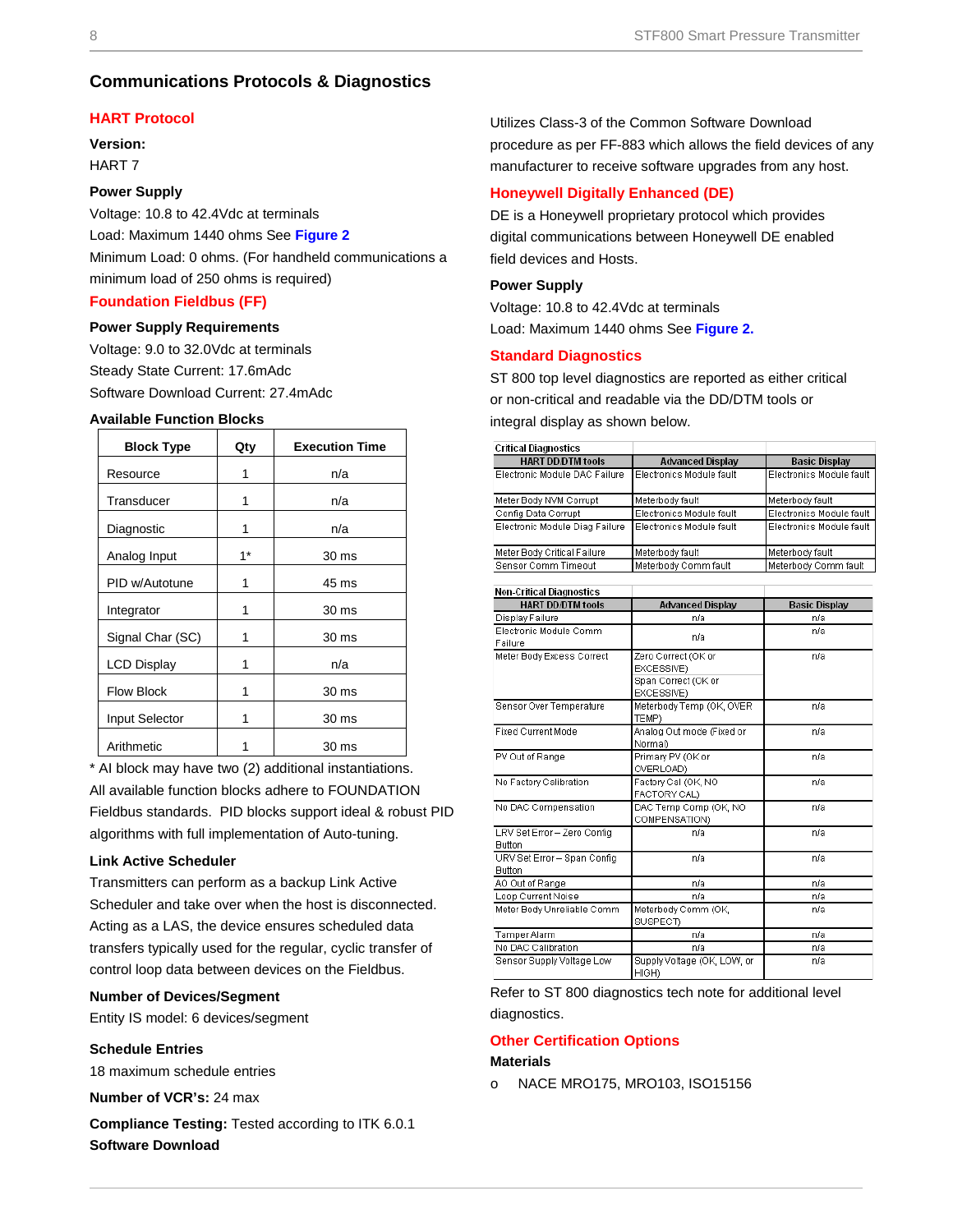## **Approval Certifications:**

| pprovar o <del>c</del> runcauons.<br><b>AGENCY</b>                            | <b>TYPE OF PROTECTION</b>                                                                                                                                                                                                                              | COMM.<br><b>OPTION</b>                               | <b>FIELD</b><br><b>PARAMETERS</b> | <b>AMBIENT TEMP</b><br>(Ta)              |
|-------------------------------------------------------------------------------|--------------------------------------------------------------------------------------------------------------------------------------------------------------------------------------------------------------------------------------------------------|------------------------------------------------------|-----------------------------------|------------------------------------------|
|                                                                               | <b>Explosionproof:</b><br>Class I, Division 1, Groups A, B, C, D;<br><b>Dust Ignition Proof:</b><br>Class II, III, Division 1, Groups E, F, G;<br>T6T5<br>Class I, Zone 0/1, AEx db IIC T6T5<br>Ga/Gb<br>Class II, Zone 21, AEx tb IIIC T95° Db        | All                                                  | Note 1                            | T5: -50 °C to 85°C<br>T6: -50 °C to 65°C |
| <b>FM Approvals™</b>                                                          | <b>Intrinsically Safe:</b><br>Class I, II, III, Division 1, Groups A, B, C,<br>D, E, F, G: T4                                                                                                                                                          | 4-20 mA / DE/<br><b>HART</b>                         | Note 2a                           | -50 °C to 70°C                           |
| <b>USA</b>                                                                    | Class I, Zone 0, AEx ia IIC T4 Ga<br>FISCO Field Device (Only for FF Option)<br>Ex ia IIC T4 Ga; Ex ic IIC T4 Gc                                                                                                                                       | Foundation<br>Fieldbus                               | Note 2b                           | -50 °C to 70°C                           |
|                                                                               | Nonincendive:<br>Class I, Division 2, Groups A, B, C, D<br>locations, T4                                                                                                                                                                               | 4-20 mA / DE/<br>HART/ Foundation<br>Fieldbus        | Note 1                            | -50 °C to 85°C                           |
|                                                                               | Class I, Zone 2, AEx nA IIC T4 Gc<br>Enclosure: Type 4X/IP66/IP67                                                                                                                                                                                      | All                                                  | All                               |                                          |
|                                                                               | <b>Explosion Proof:</b><br>Class I, Division 1, Groups A, B, C, D;<br><b>Dust Ignition Proof:</b><br>Class II, III, Division 1, Groups E, F, G;<br>T6T5<br>Class I Zone 1 AEx db IIC T6T5 Ga/Gb<br>Ex db IIC T6T5 Ga/Gb<br>Zone 22 AEx tb IIIC T95° Db | All                                                  | Note 1                            | T5: -50 °C to 85°C<br>T6: -50 °C to 65°C |
| Canadian<br><b>Standards</b><br><b>Association</b><br>(CSA)<br><b>USA and</b> | Fx th IIIC T95° Db<br><b>Intrinsically Safe:</b><br>Class I, II, III, Division 1, Groups A, B, C,<br>D, E, F, G; T4                                                                                                                                    | 4-20 mA / DE/<br><b>HART</b>                         | Note 2a                           | -50 °C to 70°C                           |
| Canada                                                                        | Class I Zone 0 AEx ia IIC T4 Ga<br>Ex ia IIC T4 Ga<br>FISCO Field Device (Only for FF Option)<br>Ex ia IIC T4 Ga; Ex ic IIC T4 Gc                                                                                                                      | Foundation<br>Fieldbus                               | Note 2b                           | -50 °C to 70°C                           |
|                                                                               | Nonincendive:<br>Class I, Division 2, Groups A, B, C, D; T4<br>Class I Zone 0 AEx nA IIC T4 Gc<br>Ex nA IIC T4 Gc                                                                                                                                      | 4-20 mA / DE/<br>HART/ Foundation<br><b>Fieldbus</b> | Note 1                            | -50 °C to 85°C                           |
|                                                                               | Enclosure: Type 4X/IP66/IP67                                                                                                                                                                                                                           | All                                                  | All                               |                                          |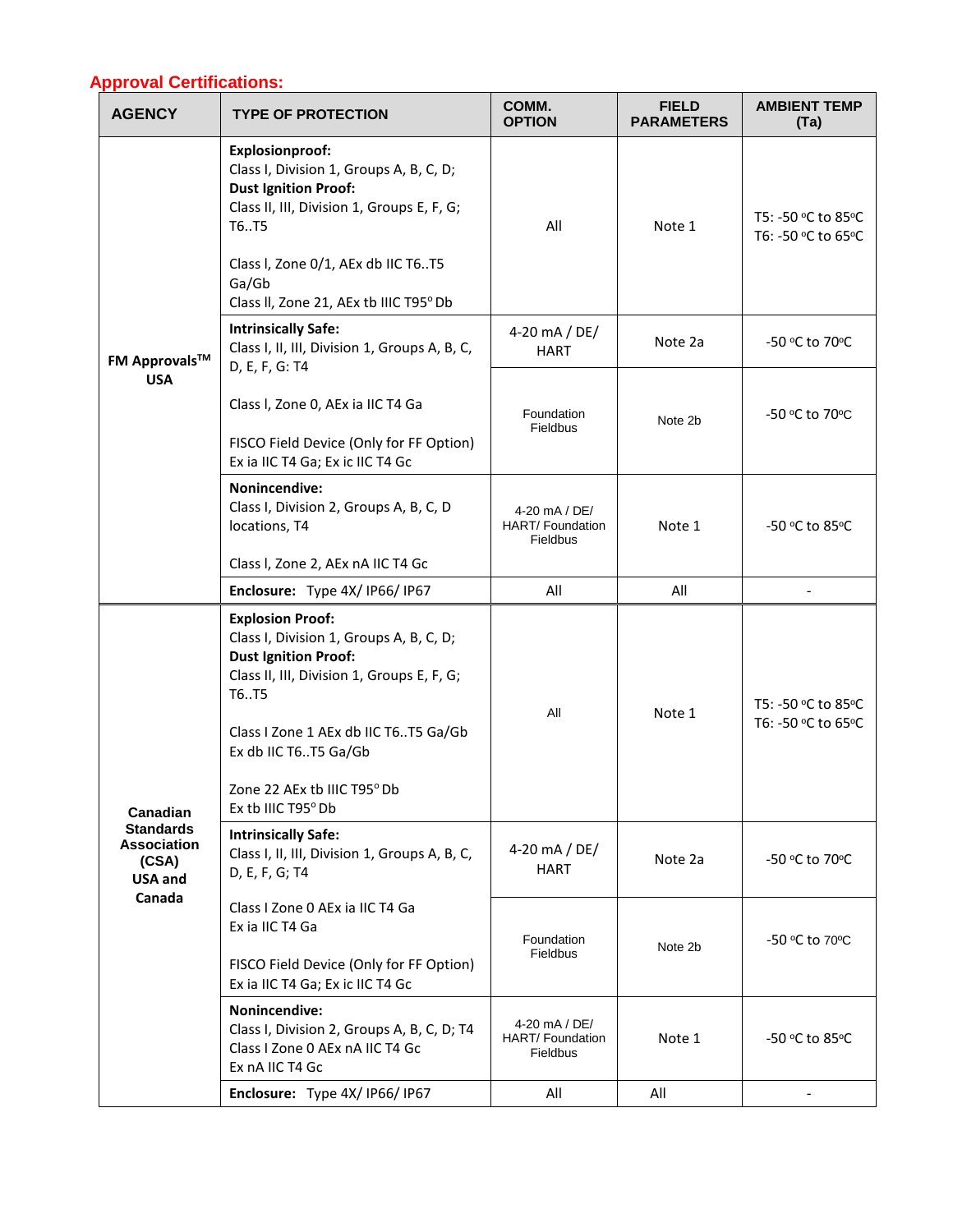## **Approval Certifications: (Continued)**

|                                    | Flameproof:<br>II 1/2 G Ex db IIC T6T5 Ga/Gb<br>II 2 D Ex tb IIIC T95° Db   | All                                              | Note 1  | T5: -50 °C to 85°C<br>T6: -50 °C to 65°C |
|------------------------------------|-----------------------------------------------------------------------------|--------------------------------------------------|---------|------------------------------------------|
|                                    | <b>Intrinsically Safe:</b><br>II 1 G Ex ia IIC T4 Ga                        | 4-20 mA / DE/<br><b>HART</b>                     | Note 2a | -50 °C to 70°C                           |
| <b>ATEX</b>                        | FISCO Field Device (Only for FF Option)<br>Ex ia IIC T4 Ga; Ex ic IIC T4 Gc | Foundation<br>Fieldbus                           | Note 2b | -50 °C to 70°C                           |
|                                    | Nonincendive:<br>II 3 G Ex nA IIC T4 Gc                                     | 4-20 mA / DE/<br>HART/<br>Foundation<br>Fieldbus | Note 1  | -50 °C to 85°C                           |
|                                    | Enclosure: IP66/IP67                                                        | All                                              | All     |                                          |
|                                    | <b>Flameproof:</b><br>Ex db IIC T6T5 Ga/Gb<br>Ex tb IIIC Db T 95°C Db       | All                                              | Note 1  | T5: -50 °C to 85°C<br>T6: -50 °C to 65°C |
|                                    | <b>Intrinsically Safe:</b><br>Ex ia IIC T4 Ga                               | 4-20 mA / DE/<br><b>HART</b>                     | Note 2a | -50 °C to 70°C                           |
| <b>IECEX</b><br>World              | FISCO Field Device (Only for FF Option)<br>Ex ia IIC T4 Ga; Ex ic IIC T4 Gc | Foundation<br>Fieldbus                           | Note 2b | -50 °C to 70°C                           |
|                                    | Nonincendive:<br>Ex nA IIC T4 Gc                                            | 4-20 mA / DE/<br>HART/<br>Foundation<br>Fieldbus | Note 1  | -50 °C to 85°C                           |
|                                    | Enclosure: IP66/IP67                                                        | All                                              | All     |                                          |
|                                    | <b>Flameproof:</b><br>Ex d IIC Ga/Gb T4<br>Ex tb IIIC Db T 95°C             | All                                              | Note 1  | -50 °C to 85°C                           |
|                                    | <b>Intrinsically Safe:</b><br>Ex ia IIC Ga T4                               | 4-20 mA / DE/<br><b>HART</b>                     | Note 2a | -50 °C to 70°C                           |
| <b>SAEx</b><br><b>South Africa</b> | FISCO Field Device (Only for FF Option)<br>Ex ia IIC T4 Ga; Ex ic IIC T4 Gc | Foundation<br>Fieldbus                           | Note 2b | -50 °C to 70°C                           |
|                                    | <b>Nonincendive:</b><br>Ex nA IIC Gc T4                                     | 4-20 mA / DE/<br>HART/<br>Foundation<br>Fieldbus | Note 1  | -50 °C to 85°C                           |
|                                    | Enclosure: IP66/IP67                                                        | All                                              | All     |                                          |
|                                    | <b>Flameproof:</b><br>Ex db IIC T6T5 Ga/Gb<br>Ex tb IIIC T 95°C Db          | All                                              | Note 1  | 50 °C to 85°C                            |
| <b>INMETRO</b>                     | <b>Intrinsically Safe:</b><br>Ex ia IIC T4 Ga                               | 4-20 mA / DE/<br><b>HART</b>                     | Note 2a | 50 °C to 70°C                            |
| <b>Brazil</b>                      | FISCO Field Device (Only for FF Option)<br>Ex ia IIC T4 Ga; Ex ic IIC T4 Gc | Foundation<br>Fieldbus                           | Note 2b | 50 °C to 70°C                            |
|                                    | Nonincendive:<br>Ex nA IIC T4 Gc                                            | 4-20 mA / DE/<br>HART/<br>Foundation<br>Fieldbus | Note 1  | -50 °C to 85°C                           |
|                                    | Enclosure: IP 66/67                                                         | All                                              | All     |                                          |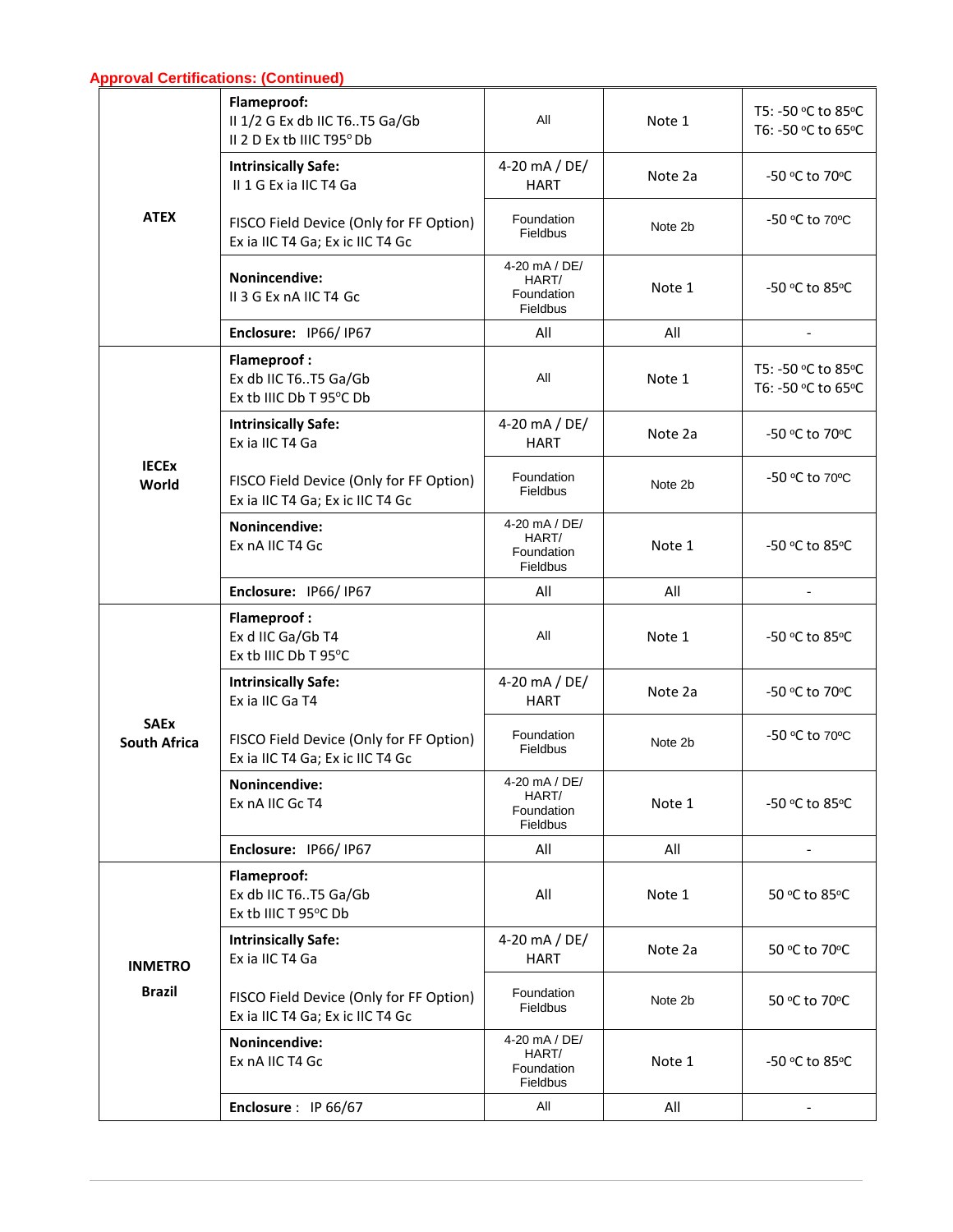|                              | Flameproof:<br>Ex d IIC Ga/Gb T4<br>Ex tb IIIC Db T 85°C   | All                                                        | Note 1         | -50 °C to 85°C                                        |
|------------------------------|------------------------------------------------------------|------------------------------------------------------------|----------------|-------------------------------------------------------|
|                              | <b>Intrinsically Safe:</b><br>Ex ia IIC Ga T4              | 4-20 mA / DE/<br><b>HART</b>                               | Note 2a        | -50 °C to 70°C                                        |
| <b>NEPSI</b><br>China        | FISCO Field Device (Only for FF Option)<br>Ex ia IIC T4    | Foundation<br><b>Fieldbus</b>                              | Note 2b        | -50 °C to 70°C                                        |
|                              | Nonincendive:<br>Ex nA IIC Gc T4                           | 4-20 mA / DE/<br><b>HART/Foundation</b><br><b>Fieldbus</b> | Note 1         | -50 °C to 85°C                                        |
|                              | Enclosure: IP 66/67                                        | All                                                        | All            |                                                       |
| EAC                          | Flameproof:<br>1 Ex d IIC Ga/Gb T4<br>Ex tb IIIC Db T 85°C | All                                                        | Note 1         | -50 °C to 85°C                                        |
| Russia, Belarus<br>and       | <b>Intrinsically Safe:</b><br>0 Ex ia IIC Ga T4            | 4-20 mA / DE/<br><b>HART</b>                               | Note 2a        | -50 °C to 70°C                                        |
| <b>Kazakhstan</b>            | FISCO Field Device (Only for FF Option)<br>Ex ia IIC T4    | Foundation<br>Fieldbus                                     | Note 2b        | -50 °C to 70°C                                        |
|                              | Enclosure: IP 66/67                                        | All                                                        | All            |                                                       |
|                              | <b>Flameproof:</b><br>Ex d IIC T6T5<br>Ex tD T 95°C        | All                                                        | Note 1         | T6: Ta= -50 °C to<br>65°C<br>T5: Ta= -50 ℃ to<br>85°C |
| <b>KOSHA</b><br><b>Korea</b> | <b>Intrinsically Safe:</b>                                 | 4-20 mA / DE/<br><b>HART</b>                               | Note 2a        | Ta= -50 °C to 70°C                                    |
|                              | Ex ia IIC T4                                               | Foundation<br><b>Fieldbus</b>                              | Note 2b and 2c | Ta= -50 °C to 70°C                                    |
|                              | Enclosure: IP66/IP67                                       | All                                                        | All            |                                                       |

## Notes:

| いしつ・ |                                                 |                                                                                                   |            |             |             |
|------|-------------------------------------------------|---------------------------------------------------------------------------------------------------|------------|-------------|-------------|
| 1.   | <b>Operating Parameters:</b>                    |                                                                                                   |            |             |             |
|      |                                                 | Voltage= 11 to 42 V DC Current= 4-20 mA Normal                                                    |            |             |             |
|      | $= 10$ to 30 V (FF)                             | $= 30 \text{ mA}$ (FF)                                                                            |            |             |             |
| 2.   | Intrinsically Safe Entity Parameters            |                                                                                                   |            |             |             |
|      | a. Analog/DE/HART Entity Values:                |                                                                                                   |            |             |             |
|      |                                                 | Vmax= Ui = $30V$ Imax= Ii= $105mA$ Ci = $4.2nF$                                                   |            | Li =984 uH  | $Pi = 0.9W$ |
|      |                                                 | Transmitter with Terminal Block Revision E or Later                                               |            |             |             |
|      | $Vmax = Ui = 30V$                               | $Imax=$ $\text{li}=$ 225mA $\text{Ci}=$ 4.2nF                                                     |            | $Li = 0$    | $Pi = 0.9W$ |
|      |                                                 | Note: Transmitter with Terminal Block Revision E or later                                         |            |             |             |
|      |                                                 | The revision is on the label that is on the module. There will be two lines of text on the label: |            |             |             |
|      | $\bullet$                                       | First is the Module Part #: 50049839-001 or 50049839-002                                          |            |             |             |
|      | $\bullet$                                       | Second line has the supplier information, along with the REVISION:                                |            |             |             |
|      |                                                 | XXXXXXX-EXXXX, THE "X" is production related, THE POSITION of the "E" IS THE REVISION.            |            |             |             |
|      |                                                 |                                                                                                   |            |             |             |
|      | <b>Foundation Fieldbus- Entity Values</b><br>b. |                                                                                                   |            |             |             |
|      |                                                 | Vmax= Ui = $30V$ Imax= Ii= $180mA$                                                                | $Ci = OnF$ | Li = 984 uH | $Pi = 1W$   |
|      |                                                 | Transmitter with Terminal Block Revision F or Later)                                              |            |             |             |
|      | $V$ max= Ui = 30V                               |                                                                                                   | $Ci = OnF$ | $Li = 0$    | $Pi = 1$ W  |
|      |                                                 | $Imax = I = 225mA$                                                                                |            |             |             |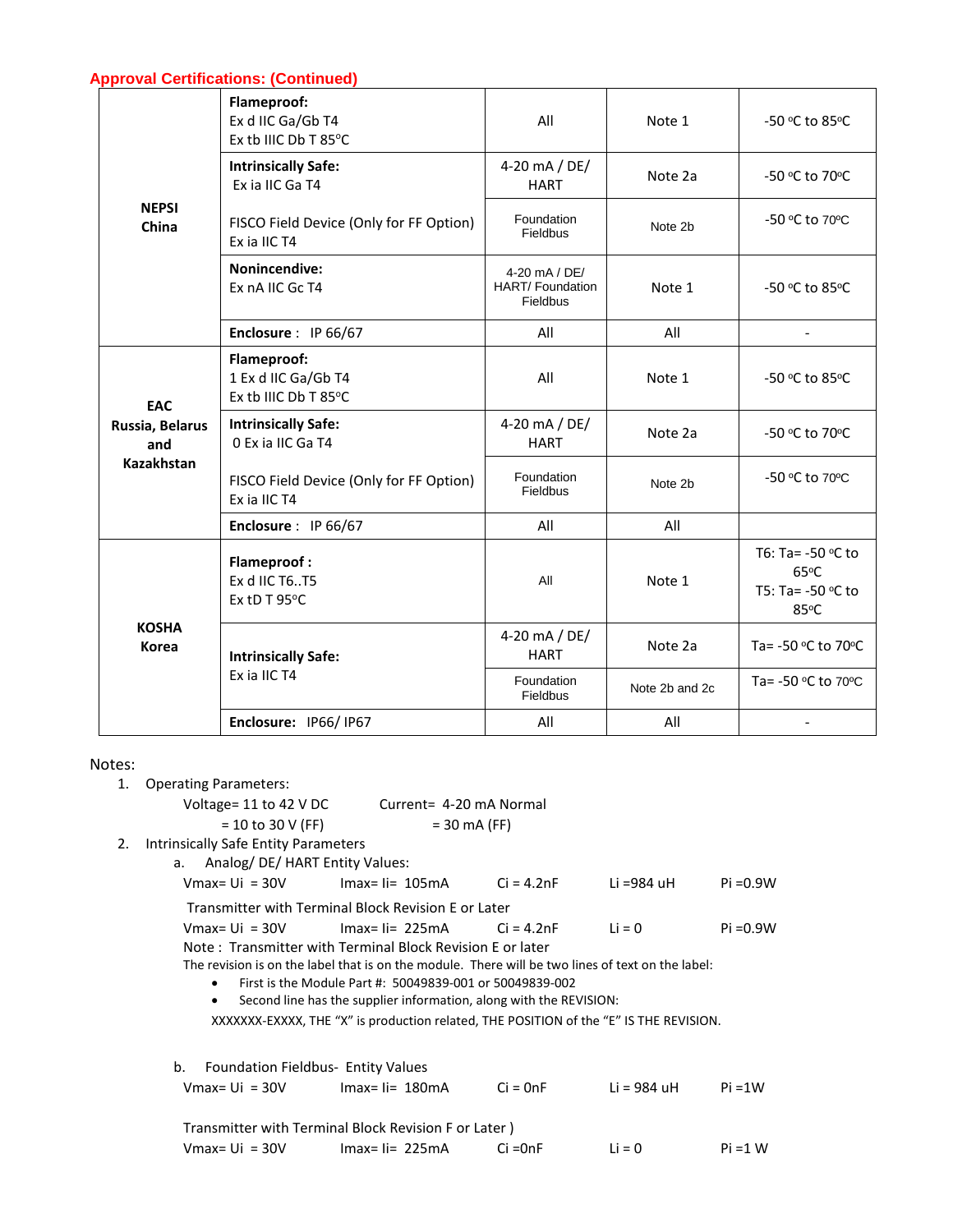FISCO Field Device Vmax= Ui = 17.5V  $Imax = I = 380 \text{ mA}$   $Ci = 0 \text{ nF}$   $Li = 0$   $Pi = 5.32 \text{ W}$ Note : Transmitter with Terminal Block Revision F or later The revision is on the label that is on the module. There will be two lines of text on the label:

- First is the Module Part #: 50049839-003 or 50049839-004
- Second line has the supplier information, along with the REVISION:

XXXXXXX-EXXXX, THE "X" is production related, THE POSITION of the "E" IS THE REVISION.

## **Approval Certifications: (Continued)**

|                            |                                                                                                                                                                    | This certificate defines the certifications covered for the ST 800 Pressure Transmitter family of<br>products, including the SMV 800 Smart Multivariable Transmitter. It represents the compilation<br>of the five certificates Honeywell currently has covering the certification of these products into<br>marine applications.<br>For ST 800 Smart Pressure Transmitter and SMV800 Smart Multivarible Transmitter |                                                                                                                                                                                               |  |  |  |  |
|----------------------------|--------------------------------------------------------------------------------------------------------------------------------------------------------------------|----------------------------------------------------------------------------------------------------------------------------------------------------------------------------------------------------------------------------------------------------------------------------------------------------------------------------------------------------------------------------------------------------------------------|-----------------------------------------------------------------------------------------------------------------------------------------------------------------------------------------------|--|--|--|--|
|                            | American Bureau of Shipping (ABS) - 2009 Steel Vessel Rules 1-1-4/3.7, 4-6-2/5.15, 4-8-3/13<br>& 13.5, 4-8-4/27.5.1, 4-9-7/13. Certificate number: 04-HS417416-PDA |                                                                                                                                                                                                                                                                                                                                                                                                                      |                                                                                                                                                                                               |  |  |  |  |
| <b>Marine Certificates</b> |                                                                                                                                                                    |                                                                                                                                                                                                                                                                                                                                                                                                                      | Bureau Veritas (BV) - Product Code: 389:1H. Certificate number: 12660/B0 BV                                                                                                                   |  |  |  |  |
|                            |                                                                                                                                                                    | SST bolts to be applied. Certificate number: A-11476                                                                                                                                                                                                                                                                                                                                                                 | Det Norske Veritas (DNV) - Location Classes: Temperature D, Humidity B, Vibration A, EMC B,<br>Enclosure C. For salt spray exposure; enclosure of 316 SST or 2-part epoxy protection with 316 |  |  |  |  |
|                            | Korean Register of Shipping (KR) - Certificate number: LOX17743-AE001                                                                                              |                                                                                                                                                                                                                                                                                                                                                                                                                      |                                                                                                                                                                                               |  |  |  |  |
|                            |                                                                                                                                                                    |                                                                                                                                                                                                                                                                                                                                                                                                                      | Lloyd's Register (LR) - Certificate number: 02/60001(E1) & (E2)                                                                                                                               |  |  |  |  |
| SIL 2/3 Certification      |                                                                                                                                                                    |                                                                                                                                                                                                                                                                                                                                                                                                                      | IEC 61508 SIL 2 for non-redundant use and SIL 3 for redundant use according to EXIDA and                                                                                                      |  |  |  |  |
|                            |                                                                                                                                                                    |                                                                                                                                                                                                                                                                                                                                                                                                                      | TÜV Nord Sys Tec GmbH & Co. KG under the following standards: IEC61508-1: 2010; IEC                                                                                                           |  |  |  |  |
|                            |                                                                                                                                                                    | 61508-2: 2010; IEC61508-3: 2010.                                                                                                                                                                                                                                                                                                                                                                                     |                                                                                                                                                                                               |  |  |  |  |
|                            |                                                                                                                                                                    |                                                                                                                                                                                                                                                                                                                                                                                                                      |                                                                                                                                                                                               |  |  |  |  |
| <b>MEASUREMENT</b>         |                                                                                                                                                                    | Certificate Issued by NMI Certin B.V.                                                                                                                                                                                                                                                                                                                                                                                |                                                                                                                                                                                               |  |  |  |  |
| <b>INTRUMENTS</b>          |                                                                                                                                                                    | <b>Mechanical Class: M3</b>                                                                                                                                                                                                                                                                                                                                                                                          | <b>Electromagnetic Environment: E3</b>                                                                                                                                                        |  |  |  |  |
| <b>DIRECTIVE (MID)</b>     |                                                                                                                                                                    | Ambient Temperature Range: -25 °C to + 55 °C                                                                                                                                                                                                                                                                                                                                                                         |                                                                                                                                                                                               |  |  |  |  |
| 2004/22/EC                 |                                                                                                                                                                    | Unit                                                                                                                                                                                                                                                                                                                                                                                                                 | <b>Custom Calibration</b>                                                                                                                                                                     |  |  |  |  |
|                            |                                                                                                                                                                    | <b>STD820</b>                                                                                                                                                                                                                                                                                                                                                                                                        | 0 to 1000 mBar                                                                                                                                                                                |  |  |  |  |
|                            |                                                                                                                                                                    | STD830                                                                                                                                                                                                                                                                                                                                                                                                               | 0 to 7 Bar                                                                                                                                                                                    |  |  |  |  |
|                            |                                                                                                                                                                    | STA84L                                                                                                                                                                                                                                                                                                                                                                                                               | 0 to 35 Bar A                                                                                                                                                                                 |  |  |  |  |
|                            |                                                                                                                                                                    | STG84L                                                                                                                                                                                                                                                                                                                                                                                                               | 0 to 35 Bar                                                                                                                                                                                   |  |  |  |  |
|                            |                                                                                                                                                                    | STD870                                                                                                                                                                                                                                                                                                                                                                                                               | 0 to 100 Bar                                                                                                                                                                                  |  |  |  |  |
|                            |                                                                                                                                                                    | STA87L                                                                                                                                                                                                                                                                                                                                                                                                               | 0 to 100 Bar A                                                                                                                                                                                |  |  |  |  |
|                            |                                                                                                                                                                    | STG87L                                                                                                                                                                                                                                                                                                                                                                                                               | 0 to 100 Bar                                                                                                                                                                                  |  |  |  |  |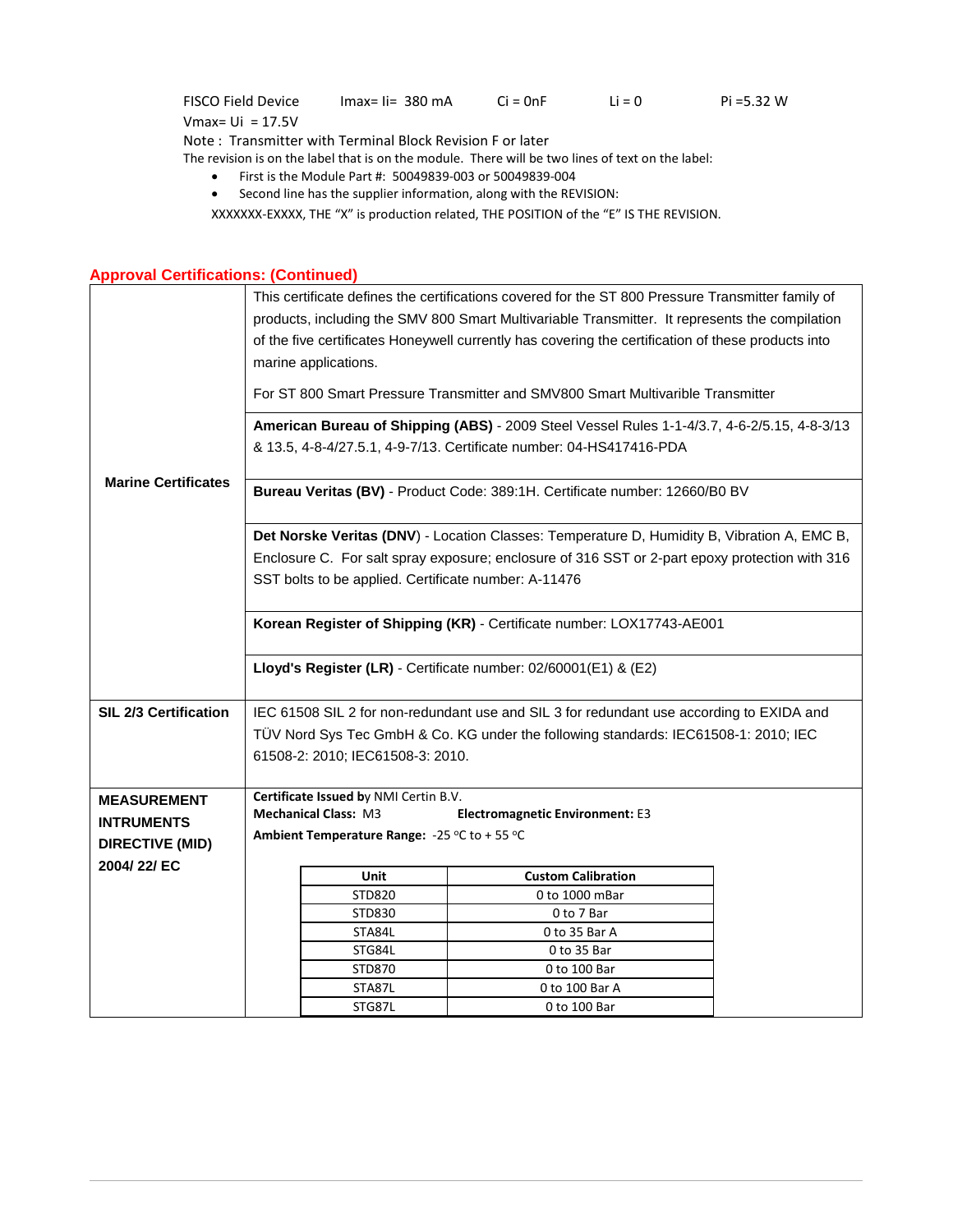#### **Reference Drawing**



**Figure 3 – Typical mounting for flange mounted level transmitter**



<span id="page-12-0"></span>**Dimensional Drawings**

<span id="page-12-1"></span>**Figure 4– Typical mounting dimensions for flush diaphragm type models STF828 and STF832.**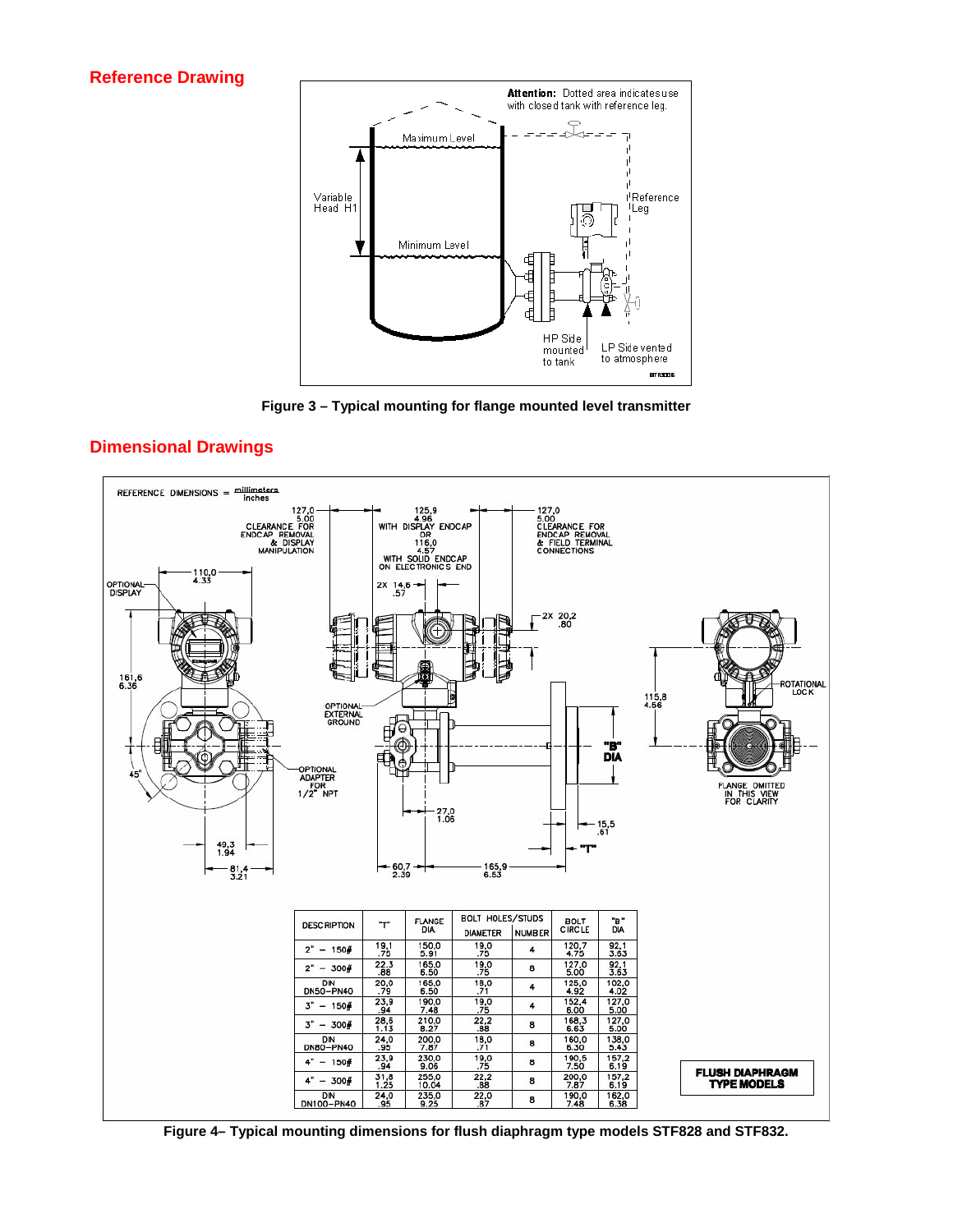## **Dimensional Drawings (con't)**



<span id="page-13-0"></span>**Figure 5– Typical mounting dimensions for extended diaphragm type models STF828 and STF832.**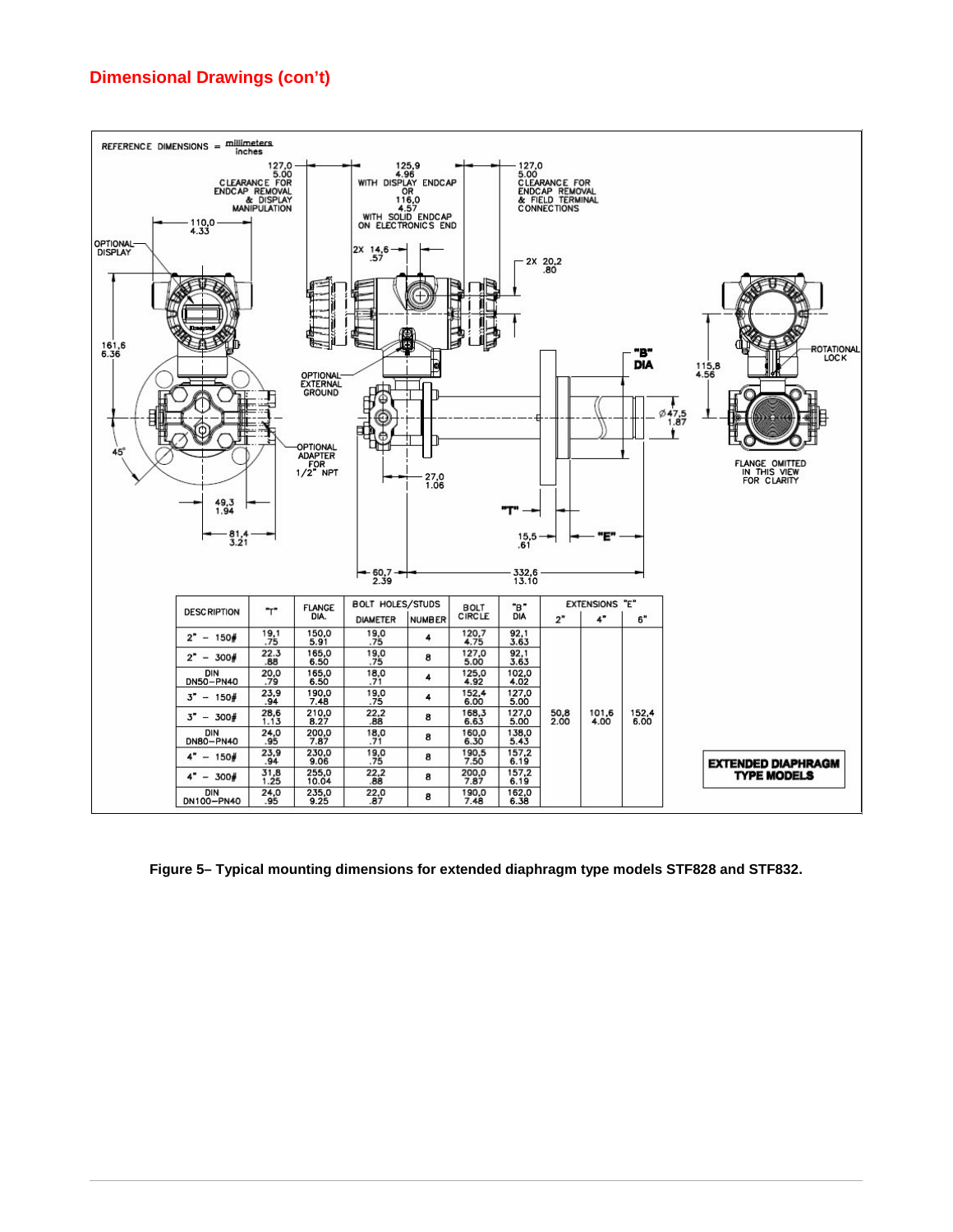## **Dimensional Drawings (con't)**



<span id="page-14-0"></span>**Figure 6– Typical mounting dimensions for pseudo flange type models STF82F, STF83F, and STF84F.**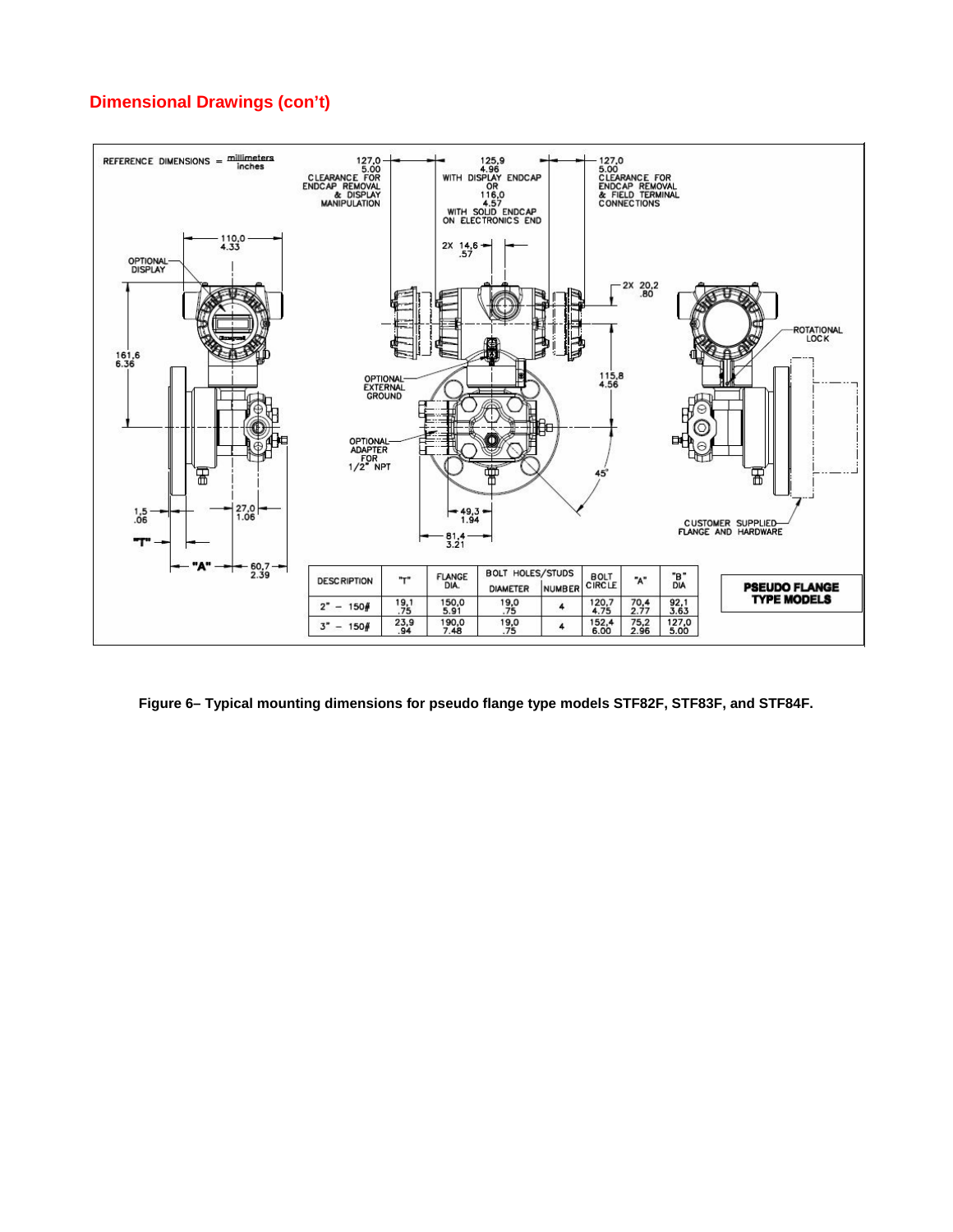#### **Model Selection Guide**

Model Selection Guides are subject to change and are inserted into the specifications as guidance only.

## **Model STF800 Flange Mounted Liquid Level Transmitter**

Model Selection Guide 34-ST-16-87 Issue 17



| <b>KEY NUMBER</b>        | <b>URL</b> | LRL                | <b>Max Span</b> | <b>Min Span</b> | <b>Units</b>   | <b>Selection</b> | Availability |  |
|--------------------------|------------|--------------------|-----------------|-----------------|----------------|------------------|--------------|--|
|                          | 400 (1000) | $-400$ ( $-1000$ ) | 400 (1000)      | 4(10)           | " $H2O$ (mbar) | <b>STF828</b>    | sk           |  |
| Measurement<br>Range Std | 100(7)     | $-100(-7)$         | 100(7)          | 1(0.07)         | psi (bar)      | STF832           | sk           |  |
| Accuracy                 | 400 (1000) | $-400$ ( $-1000$ ) | 400 (1000)      | 1(2.5)          | " $H2O$ (mbar) | STF82F           |              |  |
|                          | 100(7)     | $-100(-7)$         | 100(7)          | 1(0.07)         | psi (bar)      | STF83F           |              |  |

| <b>TABLE1</b>        | <b>Materials of Construction</b> | Design                                                             | Ref.<br>Head                                               | <b>Vent Drain</b><br>Valve on<br>Ref. Head <sup>2</sup> | <b>Barrier</b><br>Diaphrm.<br>(wetted)                        | Diaphrm.<br><b>Plate</b><br>(wetted)                               | <b>Extension</b><br>(wetted) | Sel.                                                  |                                  |                |
|----------------------|----------------------------------|--------------------------------------------------------------------|------------------------------------------------------------|---------------------------------------------------------|---------------------------------------------------------------|--------------------------------------------------------------------|------------------------------|-------------------------------------------------------|----------------------------------|----------------|
|                      |                                  |                                                                    | Carbon <sup>1</sup><br>Steel                               | 316 SS                                                  | 316L SS<br>Hast $C^3$<br>Hast $C^3$<br>Monel 400 <sup>4</sup> | 316L SS<br>316L SS<br>Hast $C^3$<br>Monel 400 <sup>4</sup>         |                              | A<br>W<br>B<br>Ċ                                      | $\bullet$<br>٠                   |                |
|                      |                                  | Flush                                                              | 316 SS <sup>5</sup>                                        |                                                         | 316L SS<br>Hast $C^3$<br>Hast $C^3$<br>Monel 400 <sup>4</sup> | 316L SS<br>316L SS<br>Hast $C^3$<br>Monel 400 $^4$                 | N/A                          | E<br>X<br>F<br>G                                      |                                  |                |
|                      | a. Process Wetted                |                                                                    | Hast C <sup>3, 6</sup>                                     | Hast $C^3$                                              | Hast $C^3$                                                    | Hast $C^3$                                                         |                              | J                                                     | $\bullet$                        |                |
|                      | <b>Heads &amp; Diaphragm</b>     |                                                                    | Vlonel 400 $4$                                             | Monel $400^{10}$                                        | Monel 400 <sup>4</sup>                                        | Monel 400                                                          |                              |                                                       | a                                |                |
|                      | <b>Materials</b>                 | Extended                                                           | Carbon <sup>1</sup><br><b>Steel</b><br>316 SS <sup>5</sup> | 316 SS                                                  | 316L SS<br>Hast $C^3$<br>316L SS<br>Hast $C^3$                | 316L SS                                                            | 316L SS                      | M<br>N<br>R<br>S                                      | $\bullet$<br>٠<br>$\bullet$<br>٠ |                |
|                      |                                  | Pseudo                                                             | Carbon <sup>1</sup><br><b>Steel</b>                        | 316 SS                                                  | 316L SS<br>Hast $C^3$<br>Monel 400 <sup>4</sup><br>316L SS    | <b>N/A</b>                                                         | N/A                          | $\mathbf{1}$<br>$\overline{2}$<br>3<br>$\overline{4}$ |                                  | ٠<br>٠<br>٠    |
|                      |                                  | Flange                                                             | 316 SS <sup>5</sup>                                        |                                                         | Hast $C^3$<br>Monel 400 <sup>4</sup>                          |                                                                    |                              | 5<br>6                                                |                                  | ٠              |
| Meter Body &         | b. Fill Fluid                    | Silicone Oil 200                                                   |                                                            |                                                         |                                                               |                                                                    | $\mathbf{1}$                 | $\bullet$                                             | $\bullet$                        |                |
| <b>Flange Design</b> | (Meter Body & Flange)            | <b>Fluorinated Oil CTFE</b>                                        |                                                            |                                                         |                                                               |                                                                    |                              | $\overline{c}$                                        | $\bullet$                        | $\bullet$      |
|                      |                                  |                                                                    |                                                            | Silicone Oil 704                                        |                                                               |                                                                    |                              | 3                                                     | $\bullet$                        | $\bullet$      |
|                      |                                  |                                                                    |                                                            | NEOBEE® M-20                                            |                                                               |                                                                    |                              | 4                                                     | $\bullet$                        | $\bullet$      |
|                      |                                  | <b>Reference Head</b><br><b>Flange</b>                             |                                                            |                                                         |                                                               | Sel.<br>$\overline{A}$                                             |                              |                                                       |                                  |                |
|                      | c. Process Connection            | <b>High Pressure Side</b><br><b>1/4 NPT</b><br>Low Pressure Side   |                                                            |                                                         |                                                               |                                                                    | С                            | $\bullet$                                             | $\bullet$<br>٠                   |                |
|                      |                                  | 1/2 NPT Adapter - material matches head                            |                                                            |                                                         |                                                               | <b>High Pressure Side</b>                                          | H                            | $\bullet$                                             | $\bullet$                        |                |
|                      |                                  | Low Pressure Side<br>material and head bolt material <sup>11</sup> |                                                            |                                                         |                                                               |                                                                    | Κ                            |                                                       | ٠                                |                |
|                      |                                  | <b>Carbon Steel Bolts</b>                                          |                                                            |                                                         |                                                               |                                                                    |                              | $C_{-}$                                               | $\bullet$                        | $\bullet$      |
|                      |                                  | 316 SS Bolts                                                       |                                                            |                                                         |                                                               |                                                                    | $\mathbb S$                  | ٠                                                     | $\bullet$                        |                |
|                      | d. Bolts for Process Heads       | A286 SS (NACE) Bolts                                               |                                                            |                                                         |                                                               |                                                                    |                              | N_                                                    | $\bullet$                        | $\bullet$      |
|                      |                                  | <b>B7M Bolts</b>                                                   |                                                            |                                                         |                                                               |                                                                    |                              | В                                                     | $\bullet$                        | $\bullet$      |
|                      |                                  | Ref. Head Type                                                     | <b>Vent Type</b>                                           | Location                                                |                                                               | <b>Vent Material</b>                                               |                              | Sel.                                                  |                                  |                |
|                      | e. Vent/Drain                    | Single Ended<br>Single Ended                                       | None<br>Std                                                | None<br>Side                                            |                                                               | None<br>Matches Head Material <sup>11</sup>                        |                              | 1<br>$\overline{2}$                                   | $\bullet$                        | $\bullet$      |
|                      | <b>Type/Location</b>             | Single Ended                                                       | <b>Ctr Vent</b>                                            | Side                                                    |                                                               | <b>Stainless Steel Only</b>                                        |                              | 3                                                     | t                                | t              |
|                      |                                  | <b>Dual Ended</b>                                                  | Std                                                        | End                                                     |                                                               | Matches Head Material <sup>11</sup>                                |                              | 4                                                     |                                  |                |
|                      |                                  | <b>Dual Ended</b><br><b>Dual Ended</b>                             | <b>Ctr Vent</b><br>Vent/Plua                               | End<br>Side/End                                         |                                                               | <b>Stainless Steel Only</b><br>Matches Head Material <sup>11</sup> |                              | 5<br>6                                                | t                                | t<br>$\bullet$ |
|                      | f. Gasket                        |                                                                    |                                                            | Teflon <sup>®</sup> or PTFE (Glass Filled)              |                                                               |                                                                    |                              | Α                                                     | $\bullet$                        | $\bullet$      |
|                      | <b>Material</b>                  |                                                                    |                                                            | Viton or Fluorocarbon Elastomer                         |                                                               |                                                                    |                              | B                                                     |                                  | ٠              |

1 Carbon Steel heads are zinc-plated and not recommended for w ater service due to hydrogen migration. For that service, use the 316 stainless steel Wetted Reference Head.

<sup>2</sup> Vent/Drains are Tefion or PTFE coated for lubricity.<br><sup>3</sup> Hastelloy® C-276 or UNS N10276<br><sup>4</sup> Monel 400<sup>®</sup> or UNS N04400<br><sup>6</sup> Supplied as 316 SS or as Grade CF8M, the casting equivalent of 316 SS.<br><sup>6</sup> Supplied as indicate

<sup>11</sup> Except Carbon Steel Heads shall use 316SS Vent/Drain, Plugs & Adapters w hen required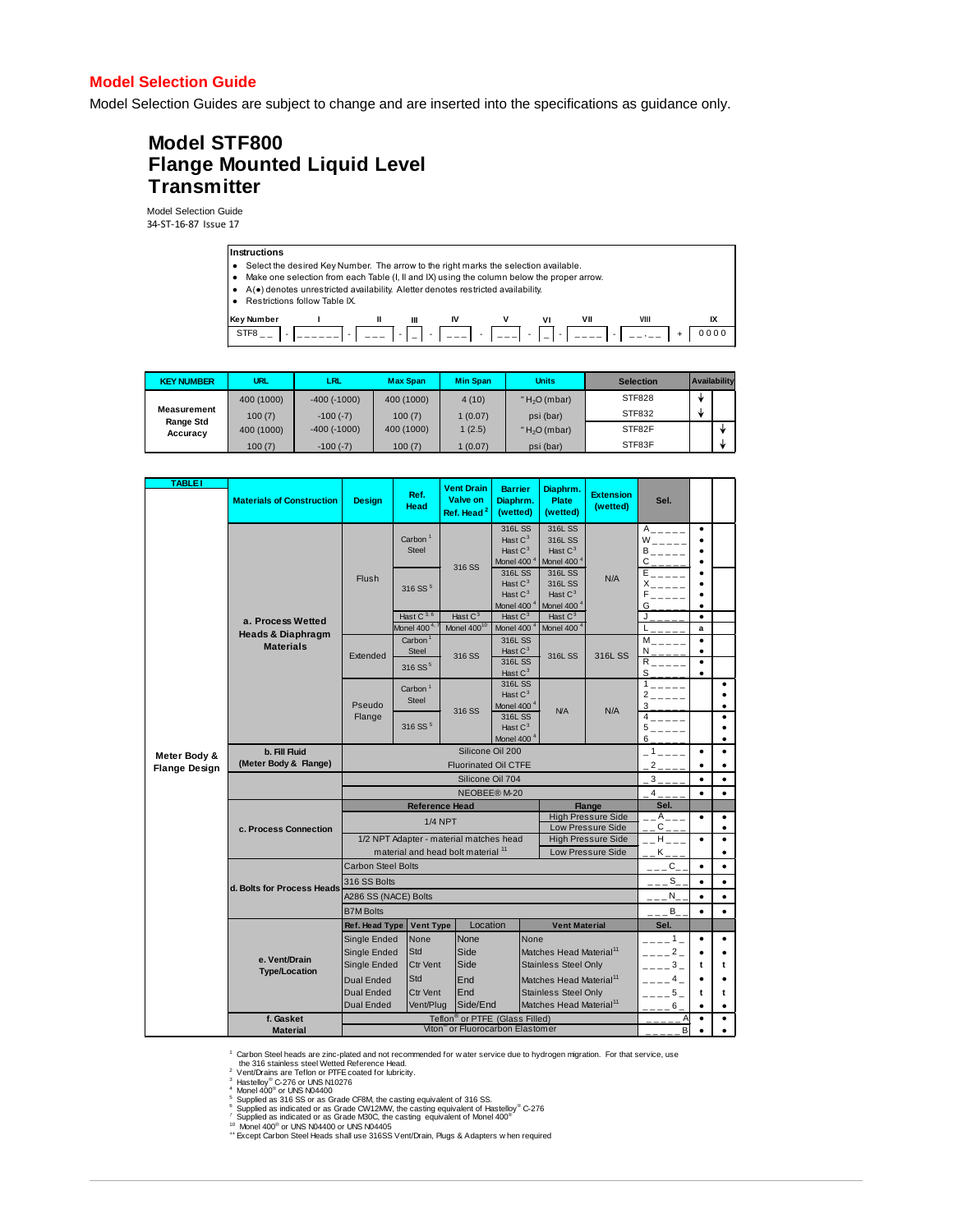|                        |                                                                 |                                                                                                                                                                                                                                                                                                                                                               |                                                               |                                                                            |                                                                                                                                                                                                                                                                        | Availability                                                                                                                                     |           |
|------------------------|-----------------------------------------------------------------|---------------------------------------------------------------------------------------------------------------------------------------------------------------------------------------------------------------------------------------------------------------------------------------------------------------------------------------------------------------|---------------------------------------------------------------|----------------------------------------------------------------------------|------------------------------------------------------------------------------------------------------------------------------------------------------------------------------------------------------------------------------------------------------------------------|--------------------------------------------------------------------------------------------------------------------------------------------------|-----------|
|                        |                                                                 |                                                                                                                                                                                                                                                                                                                                                               |                                                               |                                                                            | STF8xx -                                                                                                                                                                                                                                                               |                                                                                                                                                  |           |
| <b>TABLE II</b>        |                                                                 |                                                                                                                                                                                                                                                                                                                                                               | <b>Flange Material</b>                                        | <b>Threaded Nut</b><br><b>Ring Material</b>                                | <b>Selection</b>                                                                                                                                                                                                                                                       | 28<br>32                                                                                                                                         | 2F<br>3F  |
| <b>Flange Assembly</b> |                                                                 | 3" ANSI Class 150<br>3" ANSI Class 300<br>DN80-PN40 DIN<br>4" ANSI Class 150<br>4" ANSI Class 300<br><b>DN100-PN40 DIN</b><br>2" ANSI Class 150<br>2" ANSI Class 300<br>DN50-PN40 DIN<br>3" ANSI Class 150<br>3" ANSI Class 300<br>DN80-PN40 DIN<br>4" ANSI Class 150<br>4" ANSI Class 300<br><b>DN100-PN40 DIN</b><br>2" ANSI Class 150<br>2" ANSI Class 300 | <b>Carbon Steel</b><br>(non-wetted)<br>304 SS<br>(non-wetted) | <b>Carbon Steel</b><br>(non-wetted)<br>304 SS<br>(non-wetted)              | $1\degree$<br>$2_{-}$<br>$3\degree$<br>$4 \quad -$<br>$5\degree$<br>$6\degree$<br>$7 -$<br>$8\degree$<br>$9 -$<br>$A_{-}$<br>$B_{-}$<br>${\rm C}_{\,--}$<br>$D_{--}$<br>$\mathsf{E}\hspace{0.2mm}_{\mathsf{a}\mathsf{b}\mathsf{b}}$<br>$F_{--}$<br>$Q_{--}$<br>$U_{-}$ | $\bullet$<br>$\bullet$<br>$\bullet$<br>$\bullet$<br>$\bullet$<br>$\bullet$<br>$\bullet$<br>$\bullet$<br>$\bullet$<br>$\bullet$<br>$\bullet$<br>٠ |           |
|                        | a. Flange<br>(ANSI Flanges have<br>125-500 AARH Surface Finish) | DN50-PN40 DIN<br>3" ANSI Class 150<br>3" ANSI Class 300<br>DN80-PN40 DIN<br>4" ANSI Class 150<br>4" ANSI Class 300<br><b>DN100-PN40 DIN</b><br>2" ANSI Class 150<br>2" ANSI Class 300<br>DN50-PN40 DIN<br><b>Pseudo Flange on</b>                                                                                                                             | 316 SS<br>(non-wetted)                                        | 304 SS<br>(non-wetted)                                                     | $V_{-\equiv}$<br>$H_{--}$<br>$\mathsf{J}_{--}$<br>$K_{--}$<br>$L_{--}$<br>$M_{-}$<br>$N_{-}$<br>$W_{-}$<br>$X_{-}$<br>$Z_{--}$<br>Sel.                                                                                                                                 | $\bullet$<br>$\bullet$<br>$\bullet$<br>$\bullet$<br>$\bullet$<br>$\bullet$<br>$\bullet$<br>$\bullet$                                             |           |
|                        |                                                                 | <b>Standard DP</b><br>2" ANSI Class 150 without<br>Vent/Drain<br>2" ANSI Class 150 with<br>Vent/Drain<br>3" ANSI Class 150 without<br>Vent/Drain<br>3" ANSI Class 150 with<br>Vent/Drain                                                                                                                                                                      | 316L SS<br>(wetted)                                           | Not Applicable                                                             | $S_{--}$<br>$T_{--}$<br>$P_{--}$<br>$R_{--}$                                                                                                                                                                                                                           |                                                                                                                                                  | $\bullet$ |
|                        | b. Gasket Ring (wetted)                                         | No Selection<br><b>Flush Design</b><br><b>Extended Design</b>                                                                                                                                                                                                                                                                                                 |                                                               | 316L SS<br>Hastelloy® $C^3$<br>Monel $400^{\circ}$ <sup>4</sup><br>316L SS | $\mathbf{0}$<br>$-1-$<br>$-2-$<br>$3_{-}$<br>5 <sub>1</sub>                                                                                                                                                                                                            | s<br>s<br>q<br>v                                                                                                                                 | $\bullet$ |
|                        |                                                                 | No Selection<br><b>Flush</b>                                                                                                                                                                                                                                                                                                                                  |                                                               |                                                                            | $\mathbf 0$<br>$\mathsf{F}$                                                                                                                                                                                                                                            | W                                                                                                                                                | $\bullet$ |
|                        | c. Extension (wetted)                                           | <b>Diameter</b><br>1.87 Inches<br>(for 2", 3" or 4" spud) <sup>13</sup>                                                                                                                                                                                                                                                                                       |                                                               | Length<br>2 inches<br>4 inches<br>6 inches                                 | Sel.<br>$\overline{a}$<br>$  D$<br>E                                                                                                                                                                                                                                   | v<br>v<br>v                                                                                                                                      |           |

 $^3$  Hastelloy® C-276 or UNS N10276<br><sup>4</sup> Monel 400® or UNS N04400

**13** For part numbers and pricing information on Tank Spuds refer to page ST-91 (Supplementary Accessories & Kits).

| <b>TABLE III</b> | Agency Approvals (see data sheet for Approval Code Details)                                  | <b>Selection</b> |         |  |
|------------------|----------------------------------------------------------------------------------------------|------------------|---------|--|
|                  | No Approvals Required                                                                        | 0                |         |  |
|                  | FM Explosion proof, Intrinsically Safe, Non-incendive, & Dustproof                           | A                |         |  |
|                  | CSA Explosion proof, Intrinsically Safe, Non-incendive, & Dustproof                          | B                |         |  |
|                  | ATEX Explosion proof, Intrinsically Safe & Non-incendive                                     | С                |         |  |
|                  | <b>IECEx Explosion proof, Intrinsically Safe &amp; Non-incendive</b>                         | D                |         |  |
| Approvals        | SAEx/CCoE Explosion proof, Intrinsically Safe & Non-incendive                                | Е                |         |  |
|                  | <b>INMETRO Explosion proof, Intrinsically Safe &amp; Non-incendive</b>                       |                  |         |  |
|                  | NEPSI Explosion proof, Intrinsically Safe & Non-incendive                                    | G                |         |  |
|                  | KOSHA Explosion proof, Intrinsically Safe & Non-incendive                                    | Н                | -41     |  |
|                  | EAC Customs Union (Russia, Belarus, Kazakhstan) Ex Approval, Flame proof, Intrinsically Safe |                  | $\star$ |  |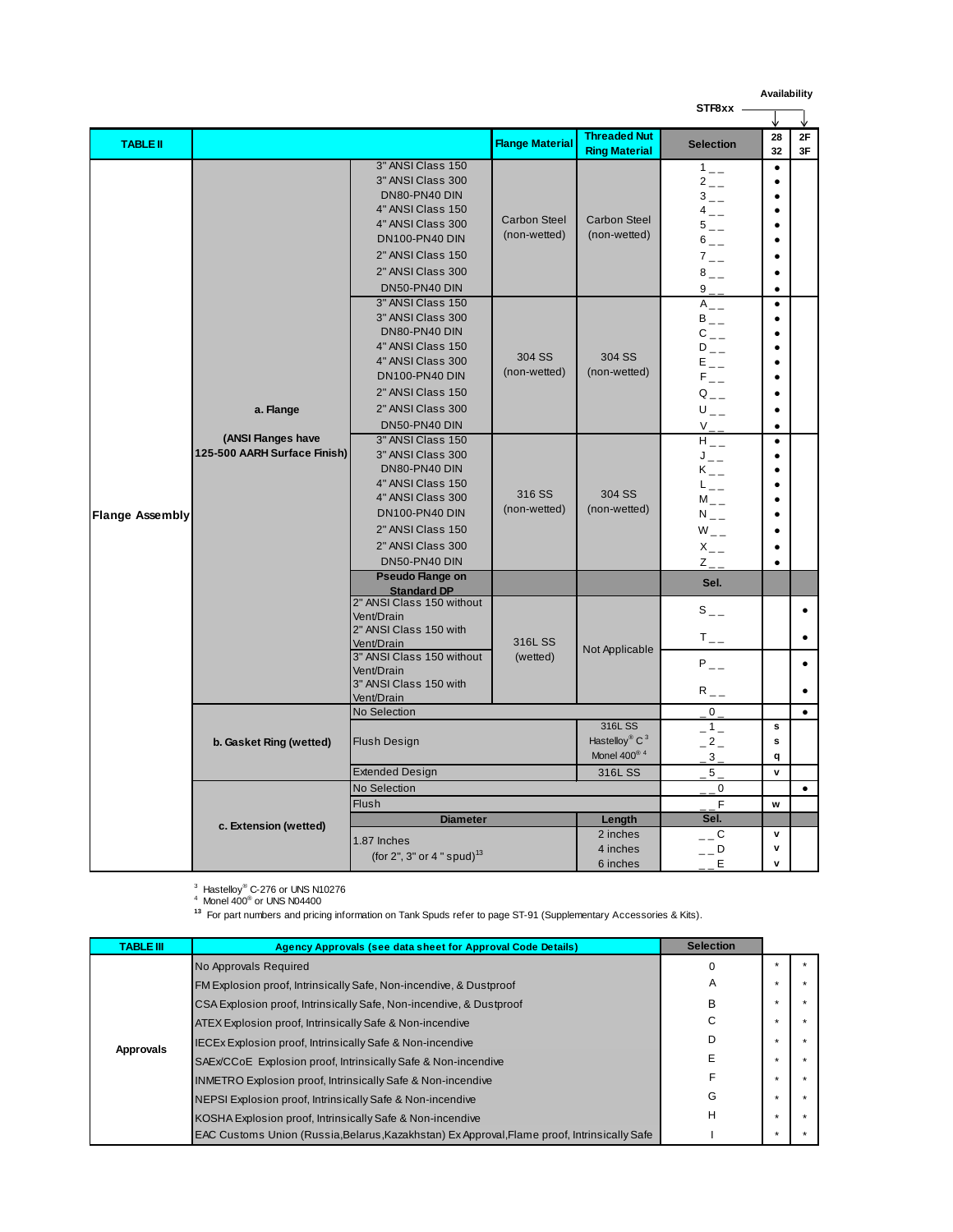| <b>TABLE IV</b>                                         |                                  |                                 | <b>TRANSMITTER ELECTRONICS SELECTIONS</b> |                             |                           |         |         |
|---------------------------------------------------------|----------------------------------|---------------------------------|-------------------------------------------|-----------------------------|---------------------------|---------|---------|
|                                                         | <b>Material</b>                  |                                 | <b>Connection</b>                         | <b>Lightning Protection</b> | <b>Selection</b>          |         |         |
|                                                         | Polyester Powder Coated Aluminum |                                 | $1/2$ NPT                                 | None                        | $A_{-}$                   | ٠       | $\star$ |
|                                                         | Polyester Powder Coated Aluminum |                                 | M20                                       | None                        | $B_{--}$                  | ٠       | $\star$ |
| a. Electronic                                           | Polyester Powder Coated Aluminum |                                 | $1/2$ NPT                                 | Yes                         | $C_{--}$                  | $\star$ | $\star$ |
| <b>Housing Material &amp;</b><br><b>Connection Type</b> | Polyester Powder Coated Aluminum |                                 | M20                                       | <b>Yes</b>                  | $D_{--}$                  | $\star$ | $\star$ |
|                                                         | 316 Stainless Steel (Grade CF8M) |                                 | $1/2$ NPT                                 | None                        | $\mathsf{E}_{\perp\perp}$ | $\star$ | ٠       |
|                                                         | 316 Stainless Steel (Grade CF8M) |                                 | M20                                       | None                        | $\mathsf{F}_{--}$         | $\star$ | $\star$ |
|                                                         | 316 Stainless Steel (Grade CF8M) |                                 | $1/2$ NPT                                 | <b>Yes</b>                  | $G_{--}$                  | $\star$ | ٠       |
|                                                         | 316 Stainless Steel (Grade CF8M) |                                 | M <sub>20</sub>                           | <b>Yes</b>                  | ${\rm H}_{\rm max}$       | $\star$ | $\star$ |
|                                                         | <b>Analog Output</b>             |                                 |                                           | <b>Digital Protocol</b>     |                           |         |         |
| b. Output/ Protocol                                     |                                  | $4-20mAdc$                      |                                           | <b>HART Protocol</b>        |                           | $\star$ | $\star$ |
|                                                         |                                  | $4-20mAdc$                      |                                           | <b>DE Protocol</b>          |                           | u       | u       |
|                                                         | none                             |                                 |                                           | <b>Foundation Fieldbus</b>  | $-F_{-}$                  | $\star$ | $\star$ |
|                                                         | <b>Indicator</b>                 | Ext Zero, Span & Config Buttons |                                           | Languages                   |                           |         |         |
|                                                         | None                             | None                            |                                           | None                        | $=$ $=$ $\frac{0}{1}$     | $\star$ | $\star$ |
|                                                         | None                             | Yes (Zero/Span Only)            |                                           | None                        | $- - A$                   | f       | f       |
| c. Customer                                             | <b>Basic</b>                     | None                            |                                           | English                     | $  B$                     | $\star$ |         |
| Interface                                               | <b>Basic</b>                     | Yes                             |                                           | English                     | $\_$ $\_$ $\mathbf{C}$    | $\star$ | ٠       |
| <b>Selections</b>                                       | Advanced                         | None                            |                                           | EN, GR, IT, FR, SP, RU, TU  | $  D$                     | $\star$ | $\star$ |
|                                                         | Advanced                         | Yes                             |                                           | EN, GR, IT, FR, SP, RU, TU  | $  E$                     | $\star$ |         |
|                                                         | Advanced                         | None                            |                                           | EN, CH, JP                  | <b>H</b>                  | $\star$ |         |
|                                                         | Advanced                         | Yes                             |                                           | EN, CH, JP                  | $-1$                      | $\star$ |         |

| <b>TABLE V</b>              |                                                                 | <b>CONFIGURATION SELECTIONS</b> |                                       |                  |         | 2F |
|-----------------------------|-----------------------------------------------------------------|---------------------------------|---------------------------------------|------------------|---------|----|
|                             |                                                                 | <b>Diagnostics</b>              |                                       | <b>Selection</b> | 32      | 3F |
| a. Application<br>Software  | $\equiv$                                                        | ٠                               |                                       |                  |         |    |
|                             | Advanced Diagnostics (Type 1: w/Plugged Impulse Detection PILD) |                                 |                                       | $2$ – –          | $\star$ |    |
|                             | <b>Write Protect</b>                                            | <b>Fail Mode</b>                | High & Low Output Limits <sup>3</sup> |                  |         |    |
|                             | Disabled                                                        | High> 21.0mAdc                  | Honeywell Std (3.8 - 20.8 mAdc)       | $\overline{1}$   |         |    |
| b. Output Limit,            | <b>Disabled</b>                                                 | Low< $3.6m$ Adc                 | Honeywell Std (3.8 - 20.8 mAdc)       | $-2$             |         |    |
| <b>Failsafe &amp; Write</b> | Enabled                                                         | High> 21.0mAdc                  | Honeywell Std (3.8 - 20.8 mAdc)       | $-3-$            |         |    |
| <b>Protect Settings</b>     | Enabled                                                         | Low< $3.6m$ Adc                 | Honeywell Std (3.8 - 20.8 mAdc)       | $-4-$            |         |    |
|                             | Enabled                                                         | N/A                             | N/A                                   | $-5-$            | g       | g  |
|                             | <b>Disabled</b>                                                 | N/A                             | N/A                                   | $-6-$            | a       |    |
| c. General                  | <b>Factory Standard</b>                                         |                                 |                                       | <b>S</b>         | ٠       |    |
| Configuration               | Custom Configuration (Unit Data Required from customer)         |                                 |                                       |                  | $\star$ |    |

3 NAMUR Output Limits 3.8 - 20.5mAdc can be configured by the customer or select custom configuration Table Vc

| <b>TABLE VI</b> |                      | <b>CALIBRATION &amp; ACCURACY SELECTIONS</b> |                           | <b>Selection</b> |         |   |
|-----------------|----------------------|----------------------------------------------|---------------------------|------------------|---------|---|
|                 | Accuracy             | <b>Calibrated Range</b>                      | <b>Calibration Qtv</b>    |                  |         |   |
|                 | Standard             | <b>Factory Std</b>                           | <b>Single Calibration</b> | Α                |         |   |
|                 | Standard             | Custom (Unit Data Required)                  | Single Calibration        | B                |         |   |
| Accuracy and    | Standard             | Custom (Unit Data Required)                  | Dual Calibration          | С                | $\star$ |   |
| Calibration     | Standard             | Custom (Unit Data Required)                  | <b>Triple Calibration</b> |                  |         |   |
|                 | <b>High Accuracy</b> | <b>Factory Std</b>                           | <b>Single Calibration</b> | Е                | h       | h |
|                 | <b>High Accuracy</b> | Custom (Unit Data Required)                  | Single Calibration        |                  | h       | h |
|                 | <b>High Accuracy</b> | Custom (Unit Data Required)                  | Dual Calibration          | G                | h       | h |
|                 | <b>High Accuracy</b> | Custom (Unit Data Required)                  | <b>Triple Calibration</b> | н                | h       |   |

| <b>TABLE VII</b>              | <b>ACCESSORY SELECTIONS</b>                                                   | <b>Selection</b> |   |         |
|-------------------------------|-------------------------------------------------------------------------------|------------------|---|---------|
| a. Mounting<br><b>Bracket</b> | None (not required with flange mount unit)                                    | $0 \frac{1}{2}$  |   |         |
| b. Customer<br>Tag            | No customer tag<br>One Wired Stainless Steel Tag (Up to 4 lines 26 char/line) | $\overline{0}$   |   |         |
|                               | Two Wired Stainless Steel Tag (Up to 4 lines 26 char/line)                    | $-2$ $-$         | ٠ |         |
|                               | No Conduit Plugs or Adapters Required                                         | $ -$ AO          | ٠ | $\star$ |
| c. Unassembled                | 1/2 NPT Male to 3/4 NPT Female 316 SS Certified Conduit Adapter               | $ -$ A2          | n | n       |
| Conduit                       | 1/2 NPT 316 SS Certified Conduit Plug                                         | $ -$ A6          | n | n       |
| Plugs &                       | M20 316 SS Certified Conduit Plug                                             | $ -$ A7          | m | m       |
| <b>Adapters</b>               | Minifast <sup>®</sup> 4 pin (1/2 NPT)                                         | $ -$ A8          | n | n       |
|                               | Minifast <sup>®</sup> 4 pin (M20)                                             | $- -$ A9         | m | m       |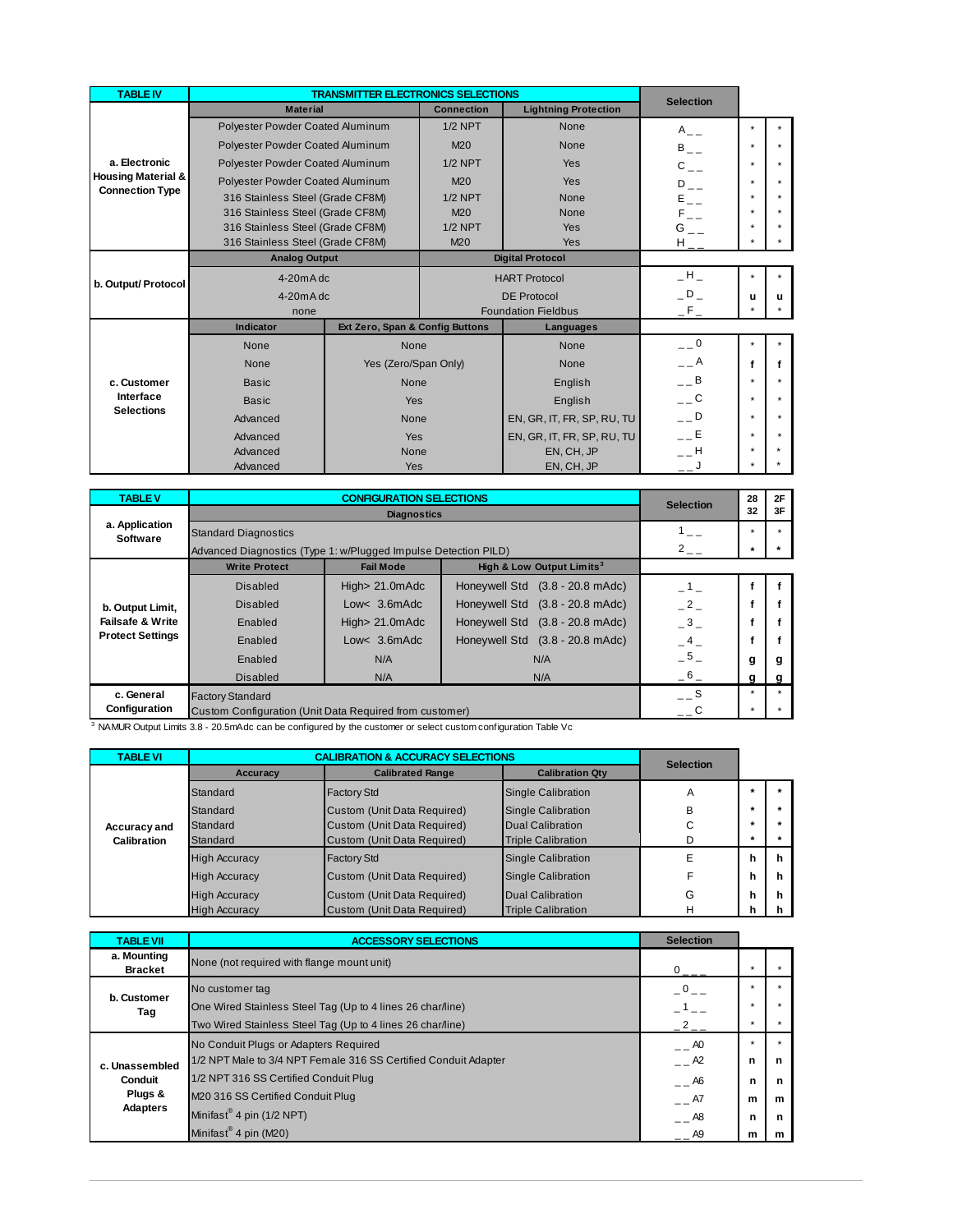| <b>TABLE VIII</b>                       | OTHER Certifications & Options: (String in sequence comma delimited (XX, XX, XX,)     | <b>Selection</b> |              |         |  |
|-----------------------------------------|---------------------------------------------------------------------------------------|------------------|--------------|---------|--|
| <b>Certifications &amp;</b><br>Warranty | None - No additional options                                                          | 00               | $\star$      |         |  |
|                                         | NACE MR0175; MR0103; ISO15156 (FC33338) Process wetted parts only                     | FG               | $\ast$       |         |  |
|                                         | NACE MR0175; MR0103; ISO15156 (FC33339) Process wetted and non-wetted parts           | F7               | c            | c       |  |
|                                         | Marine (DNV, ABS, BV, KR, LR)                                                         | MT               |              |         |  |
|                                         | EN10204 Type 3.1 Material Traceability (FC33341)                                      | <b>FX</b>        | $\star$      | $\star$ |  |
|                                         | Certificate of Conformance (F3391)                                                    | F <sub>3</sub>   | $\star$      |         |  |
|                                         | Calibration Test Report & Certificate of Conformance (F3399)                          | F <sub>1</sub>   | $\star$      |         |  |
|                                         | Certificate of Origin (F0195)                                                         | F <sub>5</sub>   | $\star$      |         |  |
|                                         | FMEDA (SIL 2/3) Certification (FC33337)                                               | <b>FE</b>        |              |         |  |
|                                         | Over-Pressure Leak Test Certificate (1.5X MAWP) (F3392)                               | TP               |              |         |  |
|                                         | Cert Clean for $O_2$ or $CL_2$ service per ASTM G93<br>PMI Certification <sup>1</sup> | OX<br><b>PM</b>  | е<br>$\star$ | е       |  |
|                                         | Extended Warranty Additional 1 year                                                   | 01               | $\star$      |         |  |
|                                         | <b>Extended Warranty Additional 2 years</b>                                           | 02               | $\ast$       | $\star$ |  |
|                                         | <b>Extended Warranty Additional 3 years</b>                                           | 03               | $\star$      |         |  |
|                                         | Extended Warranty Additional 4 years                                                  | 04               | $\ast$       |         |  |
|                                         | Extended Warranty Additional 15 years                                                 | 15               | $\star$      |         |  |

| <b>TABLE IX</b><br><b>TEIA</b> | <b>Specials</b><br><u>I Manufactu</u><br>mo |      |  |
|--------------------------------|---------------------------------------------|------|--|
| ∙actory                        | $-$<br><b>Facto</b><br>→ntification<br>lde  | 0000 |  |

#### **MODEL RESTRICTIONS**

| <b>Restriction Letter</b> | <b>Available Only with</b> |                                                 | <b>Not Available with</b>              |               |  |
|---------------------------|----------------------------|-------------------------------------------------|----------------------------------------|---------------|--|
|                           | <b>Table</b>               | Selection(s)                                    | <b>Table</b>                           | Selection(s)  |  |
| a                         |                            |                                                 | VIII                                   | <b>FG, F7</b> |  |
| b                         |                            |                                                 | Select only one option from this group |               |  |
| c                         | Id                         | $N,B$ <sub>--</sub>                             | la                                     |               |  |
| е                         | Ib                         | $\overline{-2}$ $\overline{-2}$ $\overline{-2}$ |                                        |               |  |
|                           |                            |                                                 | <b>IVb</b>                             | $\mathsf{F}$  |  |
| g                         |                            |                                                 | IV <sub>b</sub>                        | $\_$ H,D $\_$ |  |
| h                         | la                         | $A, E, M, R, 1, 4$ <sub>_____</sub>             |                                        |               |  |
|                           | IVa                        | $C, D, G, H$ <sub>__</sub>                      |                                        |               |  |
|                           | <b>IVb</b>                 | $\_$ H $\_$                                     | Vb                                     | $-1,2,5,6,$   |  |
| m                         | IVa                        | $B, D, F, H$ <sub>__</sub>                      |                                        |               |  |
| n                         | IVa                        | $\frac{A,C,E,G_{--}}{C,G,L_{-----}}$            |                                        |               |  |
| q                         | la                         |                                                 |                                        |               |  |
| s                         | la                         | $\overline{A,W,B,E,X,F,J}$ <sub>____</sub>      |                                        |               |  |
|                           |                            |                                                 | la                                     | $J,L$         |  |
| u                         |                            |                                                 | Va                                     | $2_{-}$       |  |
|                           |                            |                                                 | VI                                     | C,D,G,H       |  |
| v                         | la                         | $\overline{M,N,R}$ , S <sub>_____</sub>         |                                        |               |  |
|                           |                            |                                                 | la                                     | M, N, R, S    |  |
| W                         |                            |                                                 | Ilb                                    | $-5-$         |  |

1 The PM option is available on all Smartline Pressure Transmitter process wetted parts such as process heads, flanges, bushings and vent plugs except plated carbon steel process heads and flanges. PM option information is also available on diaphragms except Gold plated and STG and STA in-line construction pressure transmitters.

#### **FIELD INSTALLABLE REPLACEMENT PARTS**

| <b>Description</b>                                                                 | <b>Kit Number</b> |
|------------------------------------------------------------------------------------|-------------------|
| Integrally Mounted Basic Indicator Kit (Compatible with all Electronic Modules)    | 50049911-501      |
| Integrally Mounted Advanced Indicator Kit (compatible with all Electronic Modules) | 50049846-501      |
| Terminal Strip w/Lightning Protection Kit for HART or DE Modules                   | 50075472-532      |
| Terminal Strip w/Lightning Protection Kit for FFB Module                           | 50075472-534      |
| Terminal Strip w/o Lightning Protection for HART or DE Modules                     | 50075472-531      |
| Terminal Strip w/o Lightning Protection FFB Module                                 | 50075472-533      |
| <b>HART Electronics Module</b>                                                     | 50049849-501      |
| <b>HART Electronics Module w/connection for external configuration buttons</b>     | 50049849-502      |
| <b>DE Electronics Module</b>                                                       | 50049849-503      |
| DE Electronics Module w/connection for external configuration buttons              | 50049849-504      |
| <b>FFB Electronics Module Kit</b>                                                  | 50049849-507      |
| FFB Electronics Module w/connection for external configuration buttons             | 50049849-508      |
|                                                                                    |                   |